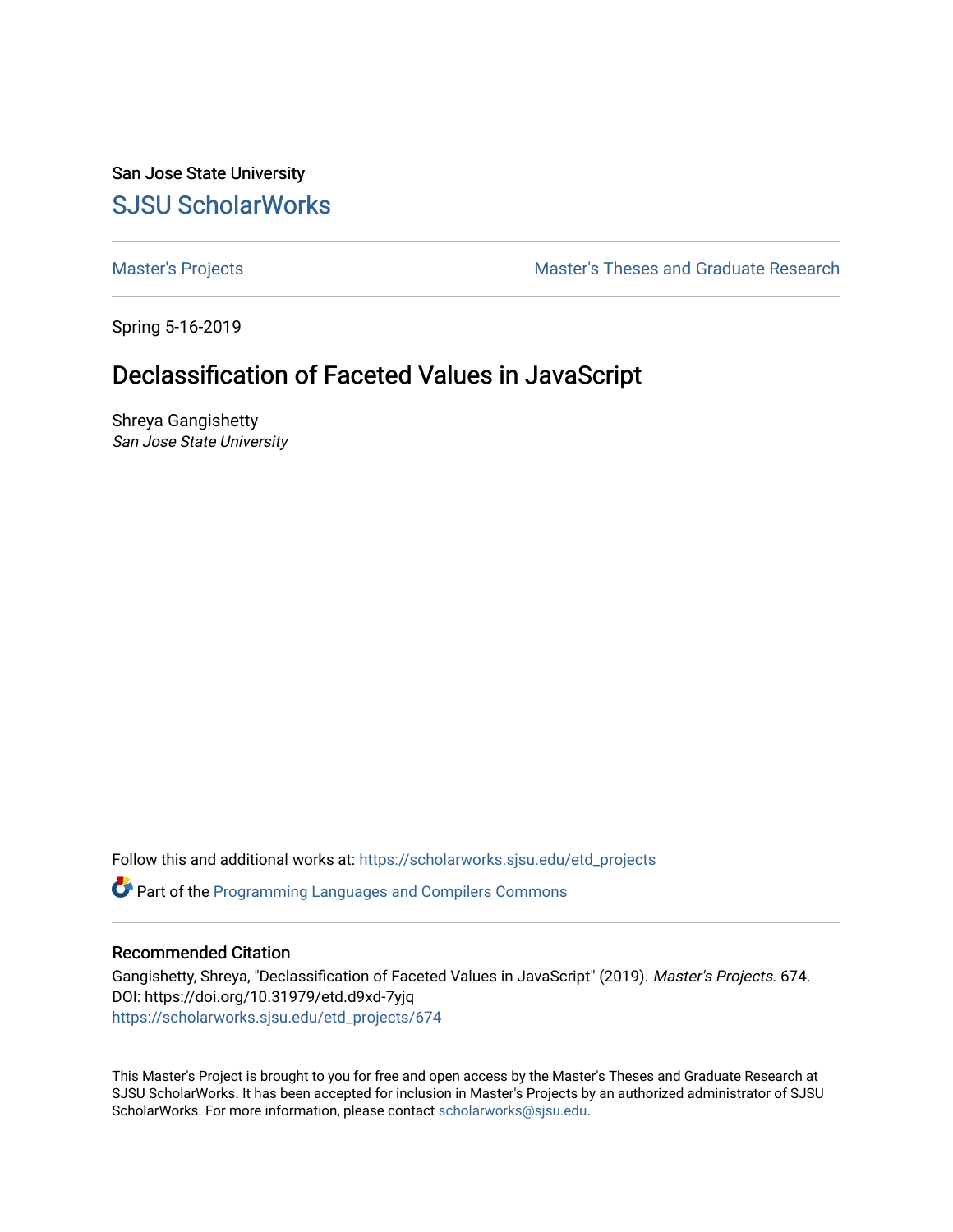Declassification of Faceted Values in JavaScript

A Project

Presented to

The Faculty of the Department of Computer Science San José State University

> In Partial Fulfillment of the Requirements for the Degree Master of Science

> > by Shreya Gangishetty May 2019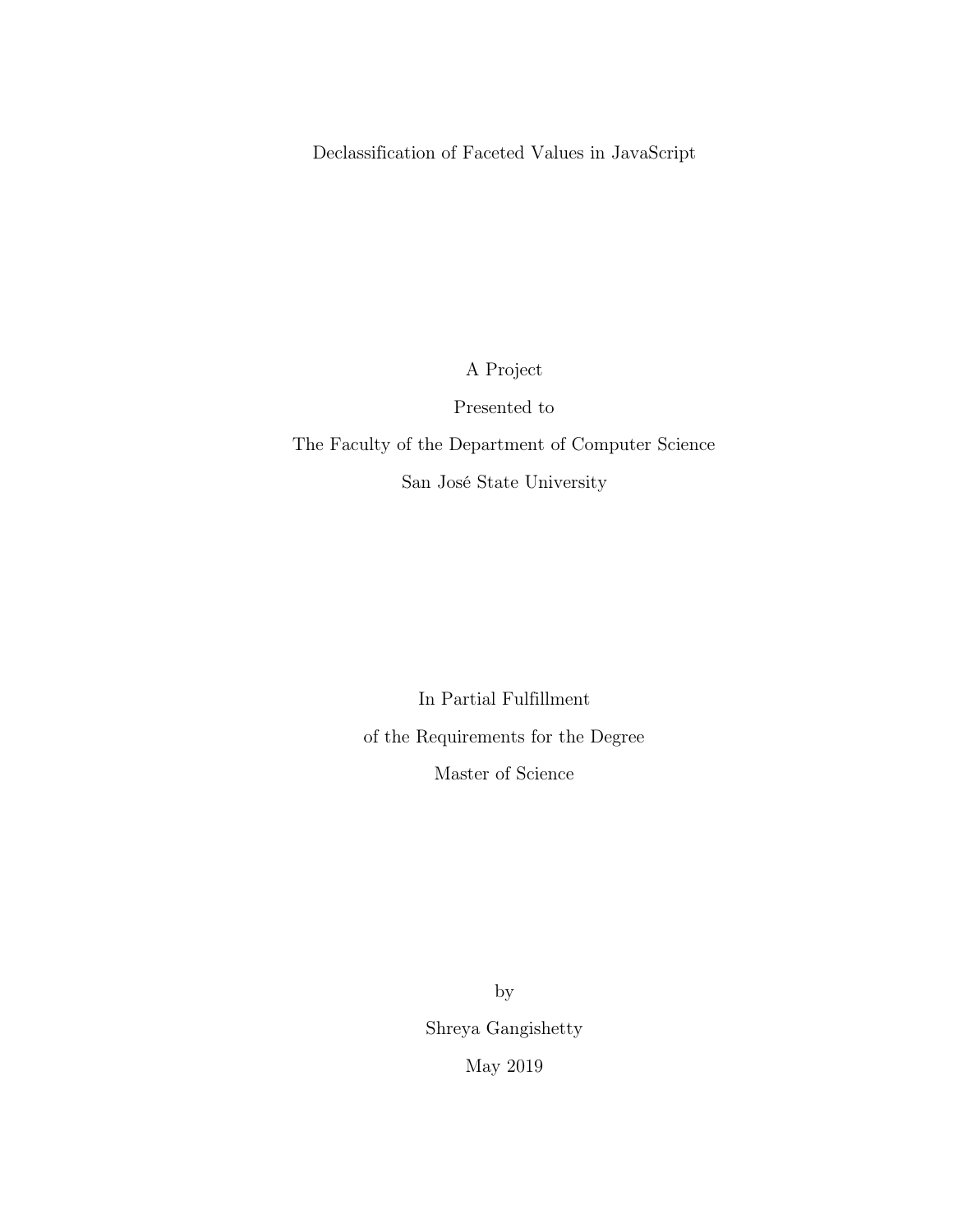© 2019

Shreya Gangishetty

ALL RIGHTS RESERVED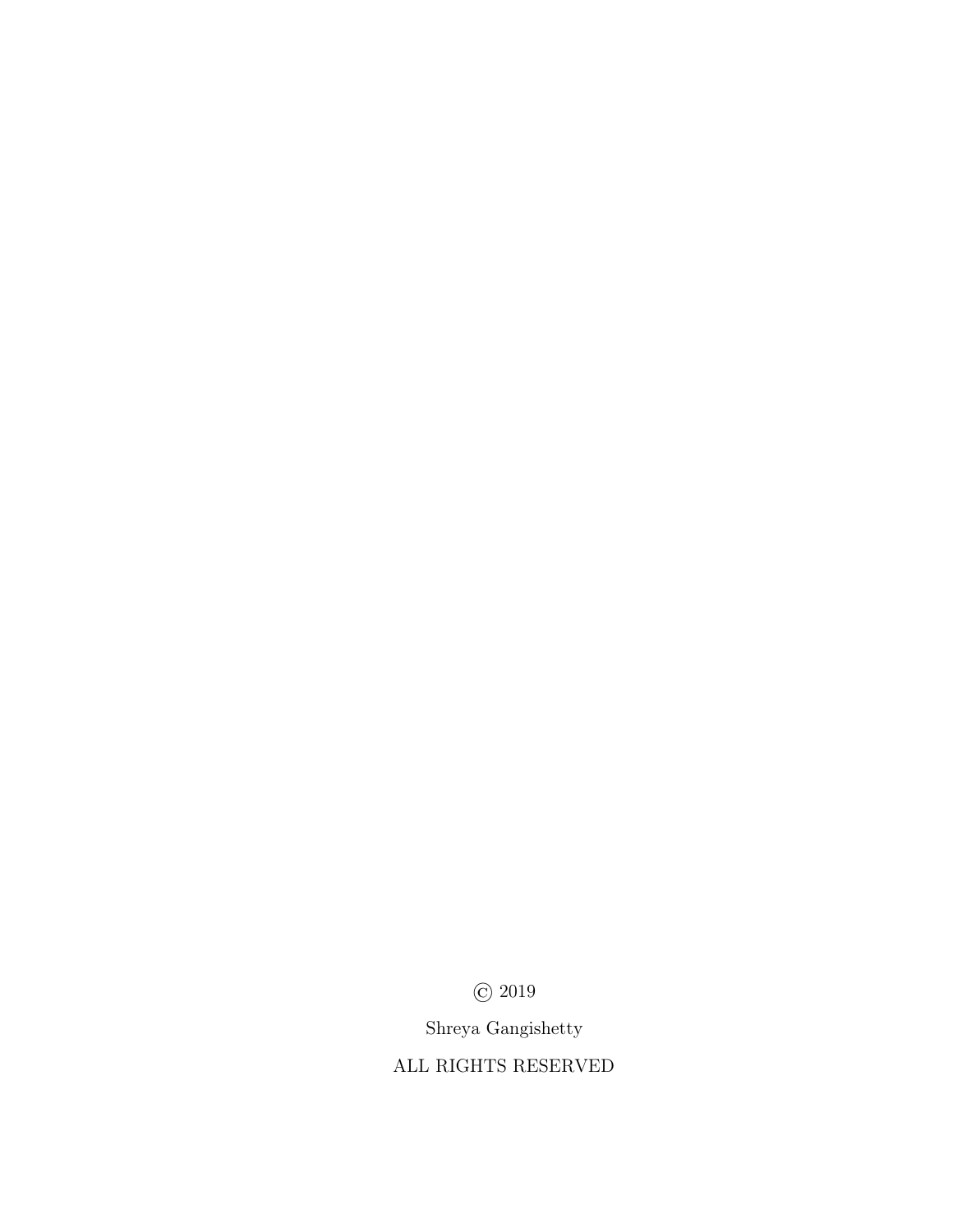The Designated Project Committee Approves the Project Titled

Declassification of Faceted Values in JavaScript

by

Shreya Gangishetty

## APPROVED FOR THE DEPARTMENT OF COMPUTER SCIENCE

## SAN JOSÉ STATE UNIVERSITY

May 2019

- Prof. Thomas Austin Department of Computer Science
- Prof. Ben Reed Department of Computer Science

Prof. Fabio Di Troia Department of Computer Science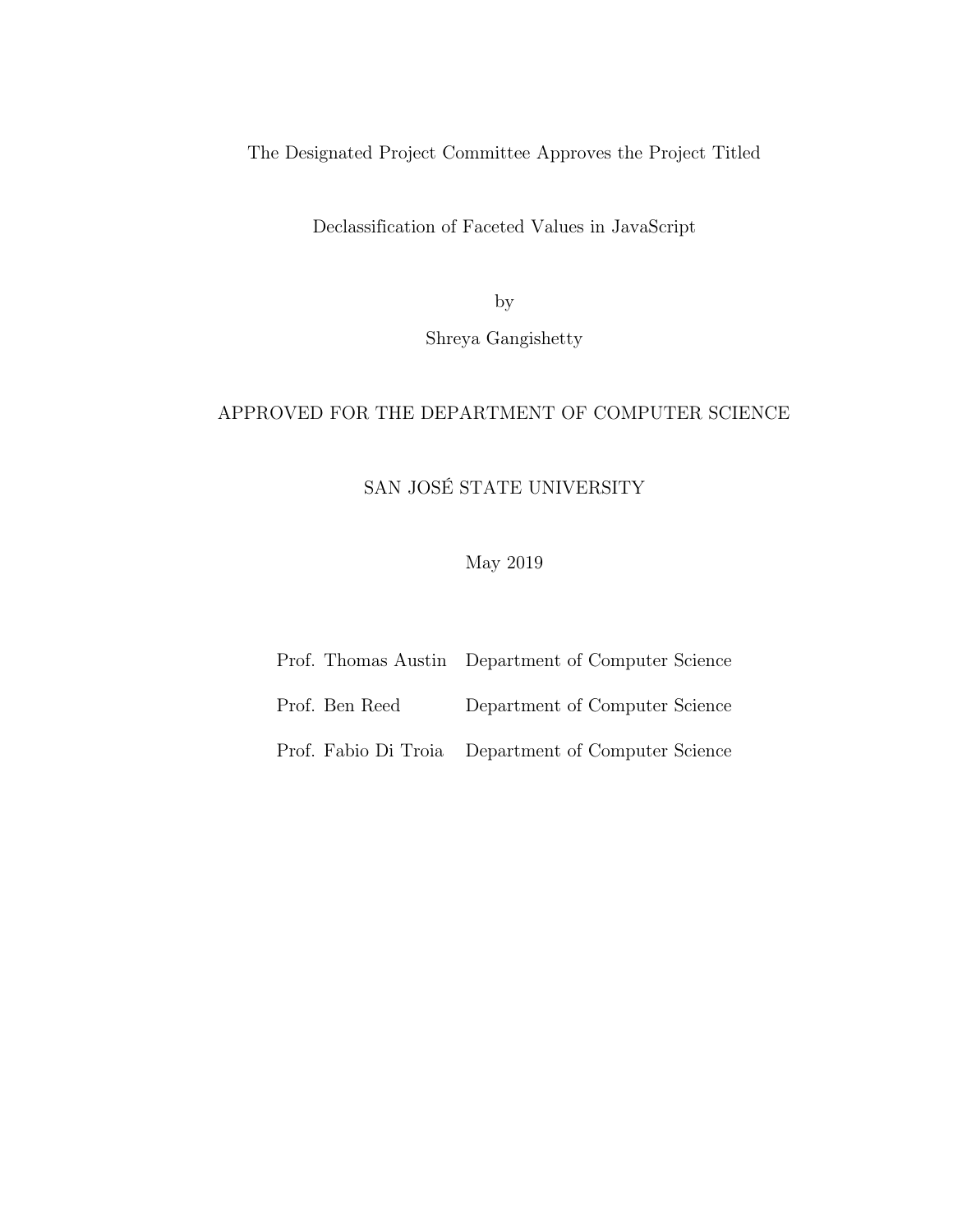## ABSTRACT

Declassification of Faceted Values in JavaScript

by Shreya Gangishetty

This research addresses the issues with protecting sensitive information at the language level using information flow control mechanisms (IFC). Most of the IFC mechanisms face the challenge of releasing sensitive information in a restricted or limited manner. This research uses faceted values, an IFC mechanism that has shown promising flexibility for downgrading the confidential information in a secure manner, also called declassification.

In this project, we introduce the concept of first-class labels to simplify the declassification of faceted values. To validate the utility of our approach we show how the combination of faceted values and first-class labels can build various declassification mechanisms.

Keywords- Data confidentiality, Declassification, Downgrading policies, Dimensions of declassification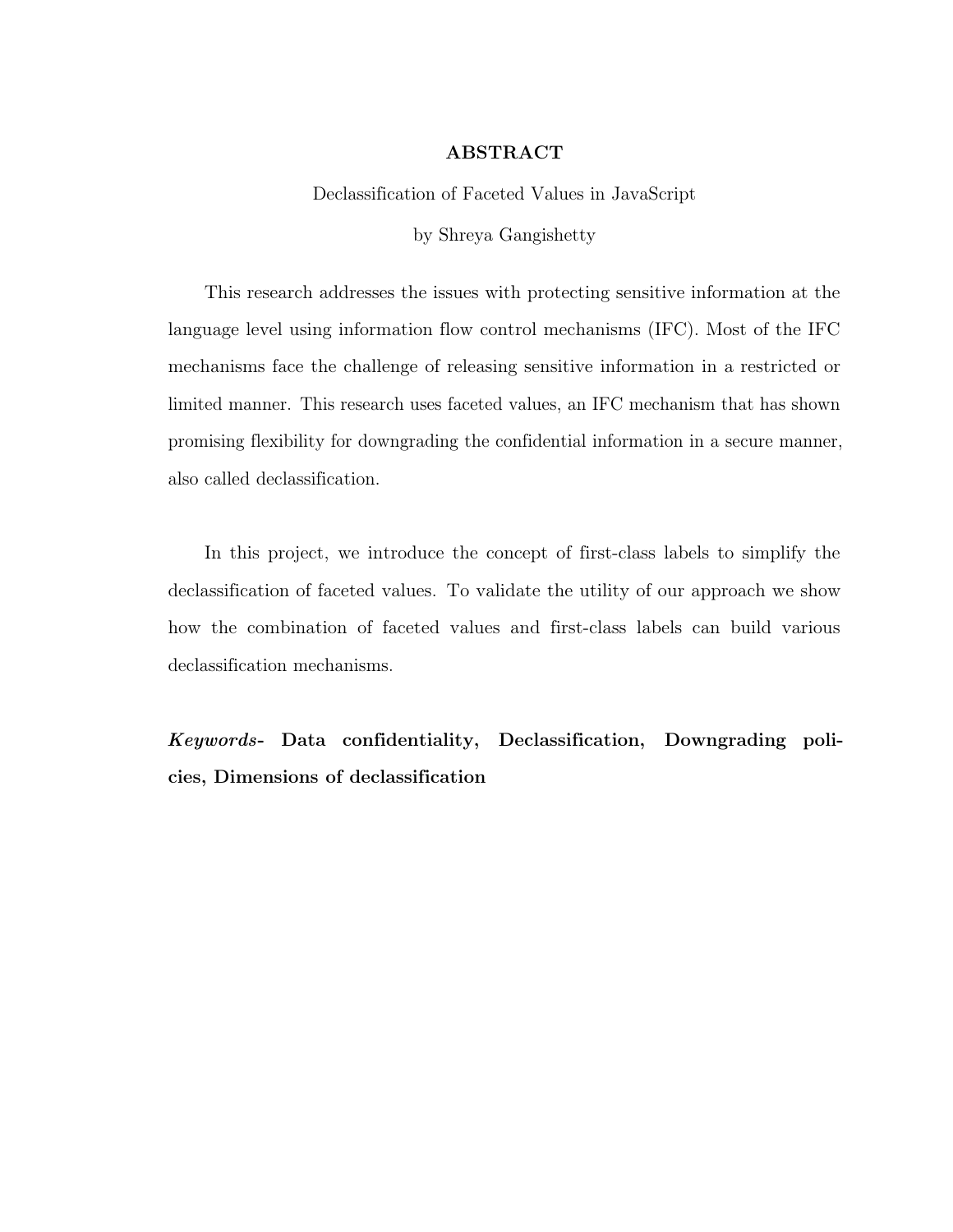## ACKNOWLEDGMENTS

I would like to thank my advisor Professor Thomas Austin for continuously motivating me and guiding me in the right path. I would also like to thank Professor Fabio Di Troia and Professor Ben Reed for their constant support in completing the project.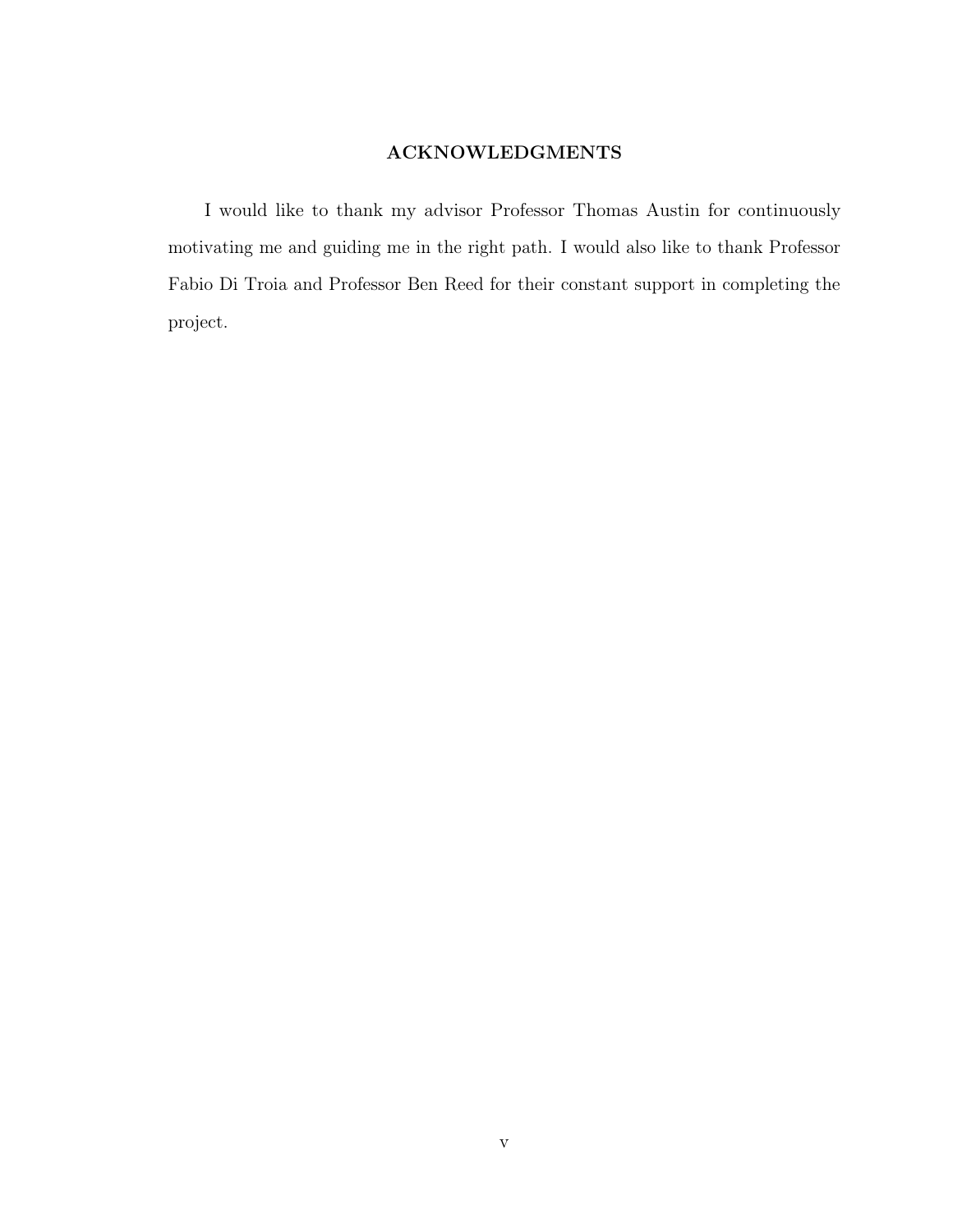## TABLE OF CONTENTS

## **CHAPTER**

| 1              |     | $\mathbf{1}$                                     |                                                                                        |  |  |  |
|----------------|-----|--------------------------------------------------|----------------------------------------------------------------------------------------|--|--|--|
| $\bf{2}$       |     |                                                  |                                                                                        |  |  |  |
|                | 2.1 |                                                  | 3                                                                                      |  |  |  |
|                |     | 2.1.1                                            | 3                                                                                      |  |  |  |
|                |     | 2.1.2                                            | $\overline{4}$                                                                         |  |  |  |
|                | 2.2 |                                                  | Overview of Information Flow Control (IFC) $\dots \dots \dots \dots$<br>$\overline{4}$ |  |  |  |
|                | 2.3 |                                                  | $\overline{5}$                                                                         |  |  |  |
|                |     | Static Information Flow Control<br>2.3.1         |                                                                                        |  |  |  |
|                |     | 2.3.2                                            | $\overline{5}$<br>Dynamic Information Flow Control                                     |  |  |  |
|                | 2.4 |                                                  | Information Flow Control Techniques<br>6                                               |  |  |  |
|                | 2.5 |                                                  | Declassification for Dynamic Information Flow Control<br>$\overline{7}$                |  |  |  |
| 3              |     |                                                  | 9                                                                                      |  |  |  |
|                | 3.1 |                                                  |                                                                                        |  |  |  |
|                |     | 3.1.1                                            | 10                                                                                     |  |  |  |
|                |     | 3.1.2                                            | 10                                                                                     |  |  |  |
|                | 3.2 | Grammar and Semantics for Faceted Language<br>11 |                                                                                        |  |  |  |
|                |     | 3.2.1                                            | 11                                                                                     |  |  |  |
|                |     | 3.2.2                                            | 12                                                                                     |  |  |  |
| $\overline{4}$ |     |                                                  | 16                                                                                     |  |  |  |
|                | 4.1 |                                                  |                                                                                        |  |  |  |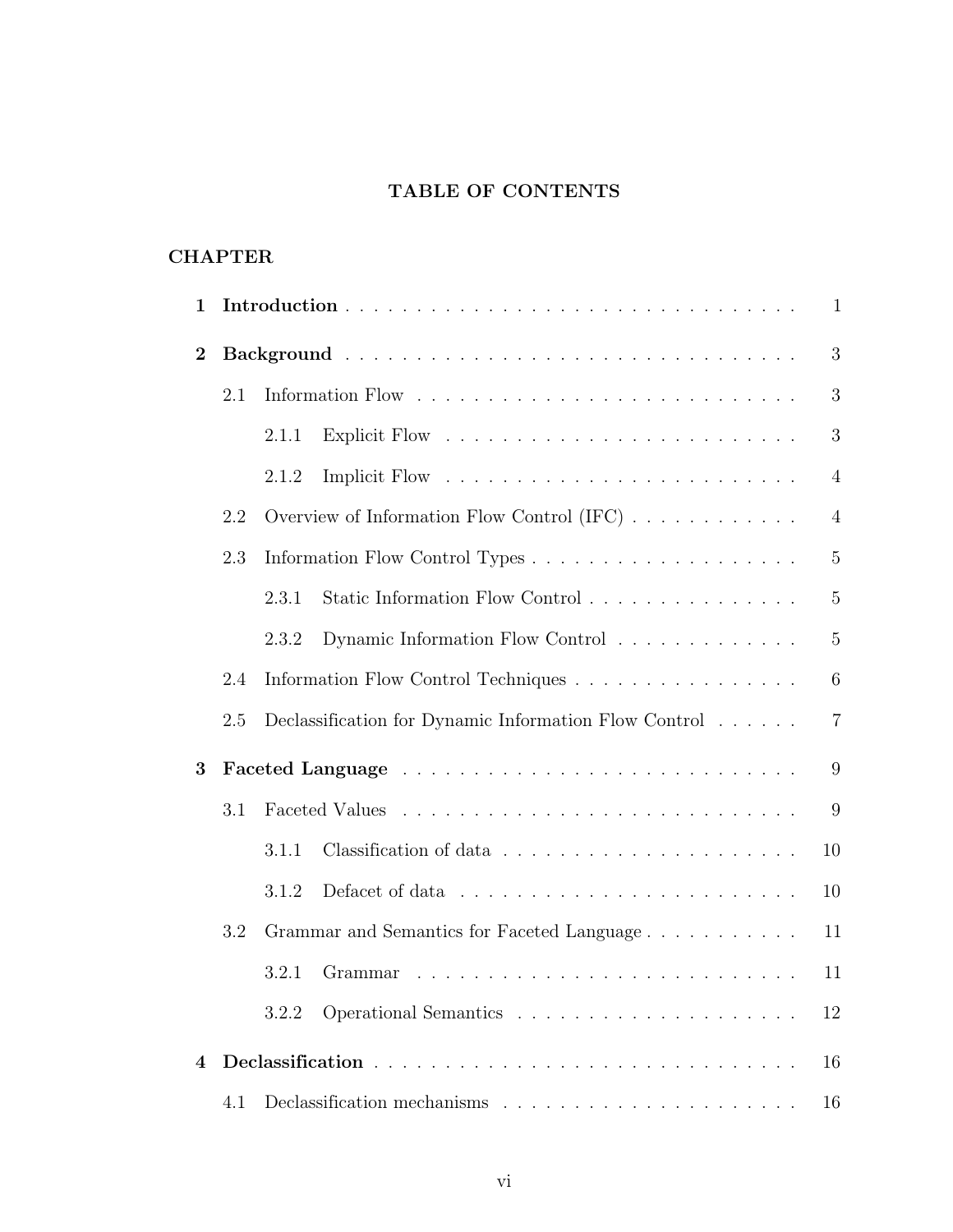|                  |     | 4.1.1 | Dimensions of Declassification                                      | 16 |
|------------------|-----|-------|---------------------------------------------------------------------|----|
| $\mathbf{5}$     |     |       |                                                                     | 19 |
|                  | 5.1 |       |                                                                     |    |
|                  |     | 5.1.1 |                                                                     | 20 |
|                  |     | 5.1.2 | Classification of private data into a faceted value                 | 20 |
|                  |     | 5.1.3 | Defaceting of faceted value based on the labels                     | 21 |
|                  | 5.2 |       | Implementation of declassification scenarios in faceted values      | 22 |
|                  |     | 5.2.1 | Non-interference                                                    | 22 |
|                  |     | 5.2.2 | Declassification with no restrictions $\ldots \ldots \ldots \ldots$ | 22 |
|                  |     | 5.2.3 | Temporal dimension based declassification                           | 23 |
|                  |     | 5.2.4 | Declassification to release hash of the password $\dots \dots$      | 24 |
|                  |     | 5.2.5 | Release last four digits for Credit Card                            | 25 |
|                  |     | 5.2.6 | Who based Declassification example                                  | 26 |
|                  |     | 5.2.7 | Limitations of Declassification with faceted values $\ldots$ .      | 27 |
| $\boldsymbol{6}$ |     |       |                                                                     | 29 |
|                  |     |       | <b>LIST OF REFERENCES</b>                                           | 30 |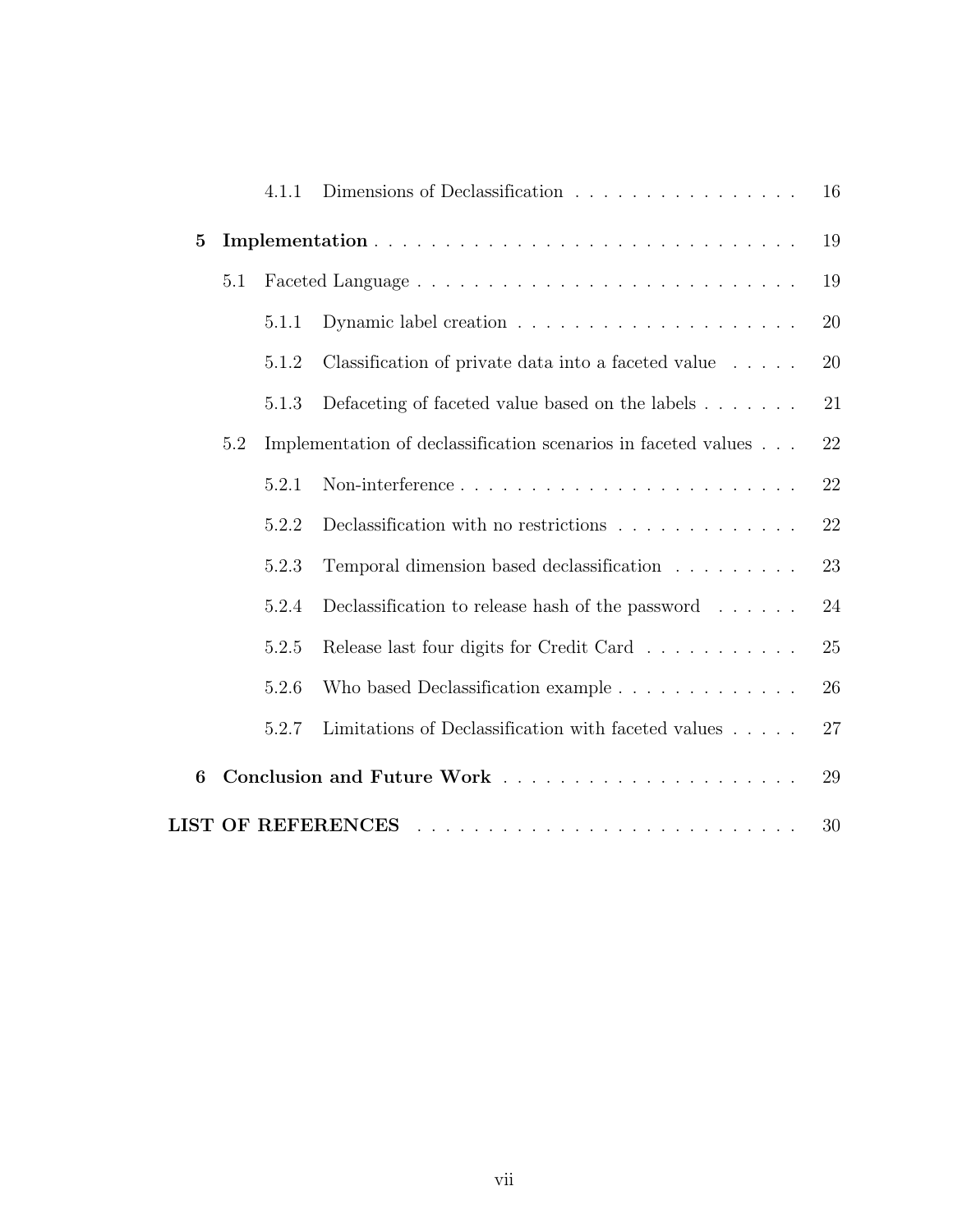## LIST OF FIGURES

| $\mathbf{1}$   |                                                                                   | 3              |
|----------------|-----------------------------------------------------------------------------------|----------------|
| $\overline{2}$ |                                                                                   | 3              |
| 3              | Example of an implicit flow $\dots \dots \dots \dots \dots \dots \dots$           | $\overline{4}$ |
| $\overline{4}$ | Example implementation of classification of data $\ldots \ldots \ldots$           | 10             |
| 5              | Example implementation of defacet function in JavaScript                          | 11             |
| 6              |                                                                                   | 12             |
| $\overline{7}$ | Big-Step Semantics for Faceted Language                                           | 13             |
| 8              |                                                                                   | 14             |
| 9              | Dynamic security label creation $\ldots \ldots \ldots \ldots \ldots \ldots$       | 20             |
| 10             | Classification of data using first-class labels                                   | 20             |
| 11             |                                                                                   | 21             |
| 12             | non-interference (No declassification)                                            | 22             |
| 13             | Declassification with no restrictions $\ldots \ldots \ldots \ldots \ldots \ldots$ | 23             |
| 14             |                                                                                   | 24             |
| 15             | Declassification for releasing Hash of the password $\ldots \ldots$               | 25             |
| 16             | Declassification for releasing last four digits of the credit card                | 26             |
| 17             |                                                                                   | 27             |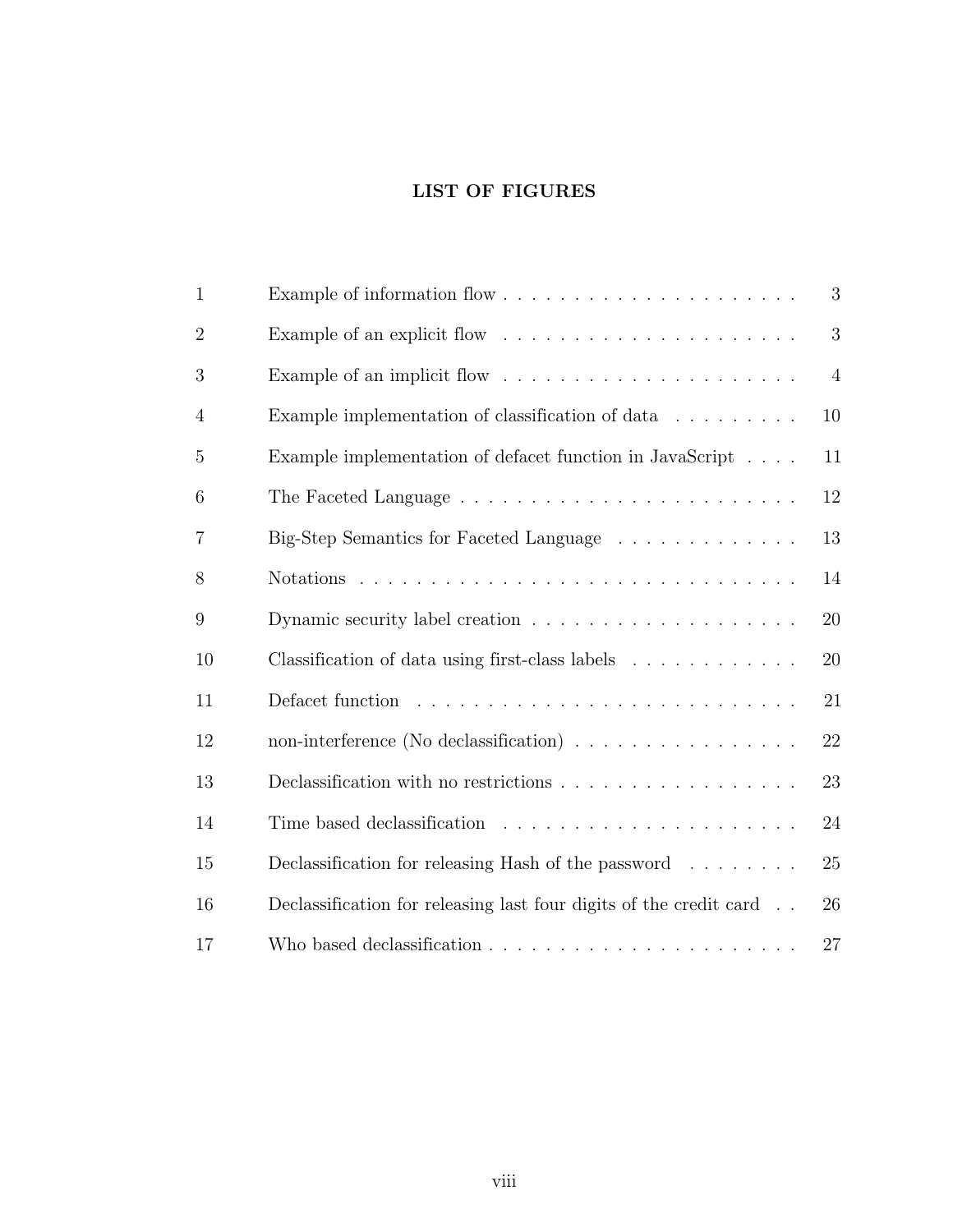#### CHAPTER 1

#### Introduction

<span id="page-9-0"></span>As technology is growing continuously, many third-party applications are also increasing. These applications may misuse sensitive information like social security numbers, passwords, credit cards, or browser history. Providing security to such information on the internet is a challenging task. There is a risk for data confidentiality with data leakage. Due to data leakage, 191 million voters of US [\[1\]](#page-38-1) were affected.

Information flow control enforces the rules and policies to the flow of data within the program or when the data is sent to a third party application [\[2\]](#page-38-2). It can secure sensitive information by imposing rules within the architecture to prevent data leakage from trusted sources to untrusted sources.

Several IFC mechanisms were introduced to ensure the confidentiality of data and to provide non-interference [\[3\]](#page-38-3)[\[4\]](#page-38-4). Some of the mechanisms such as permissive-upgrade [\[4\]](#page-38-4) and no-sensitive-upgrade [\[5\]](#page-38-5) guarantees non-interference property. However, these techniques get stuck when data flows from a high level to a low level. Often relaxation of non-interference property in secure conditions is needed in the real-world. For example, sensitive information like credit card number (high level) needs to be disclosed partially to validate a transaction. Often the last four digits of a credit card are displayed to validate the payment. In this scenario, non-interference property is clearly violated. But, this is necessary for a transaction to be successful. The relaxation of the non-interference property by enforcing security rules and policies is termed as declassification [\[6\]](#page-38-6).

Determining whether it is safe to release sensitive information to a lower level and to structure the rules is a major challenge in the declassification of data [\[7\]](#page-38-7). Some of the dimensions to release information without compromising security are 'what', 'when', 'where', and 'who' [\[8\]](#page-38-8). Wing [\[7\]](#page-38-7) has shown that faceted values are flexible to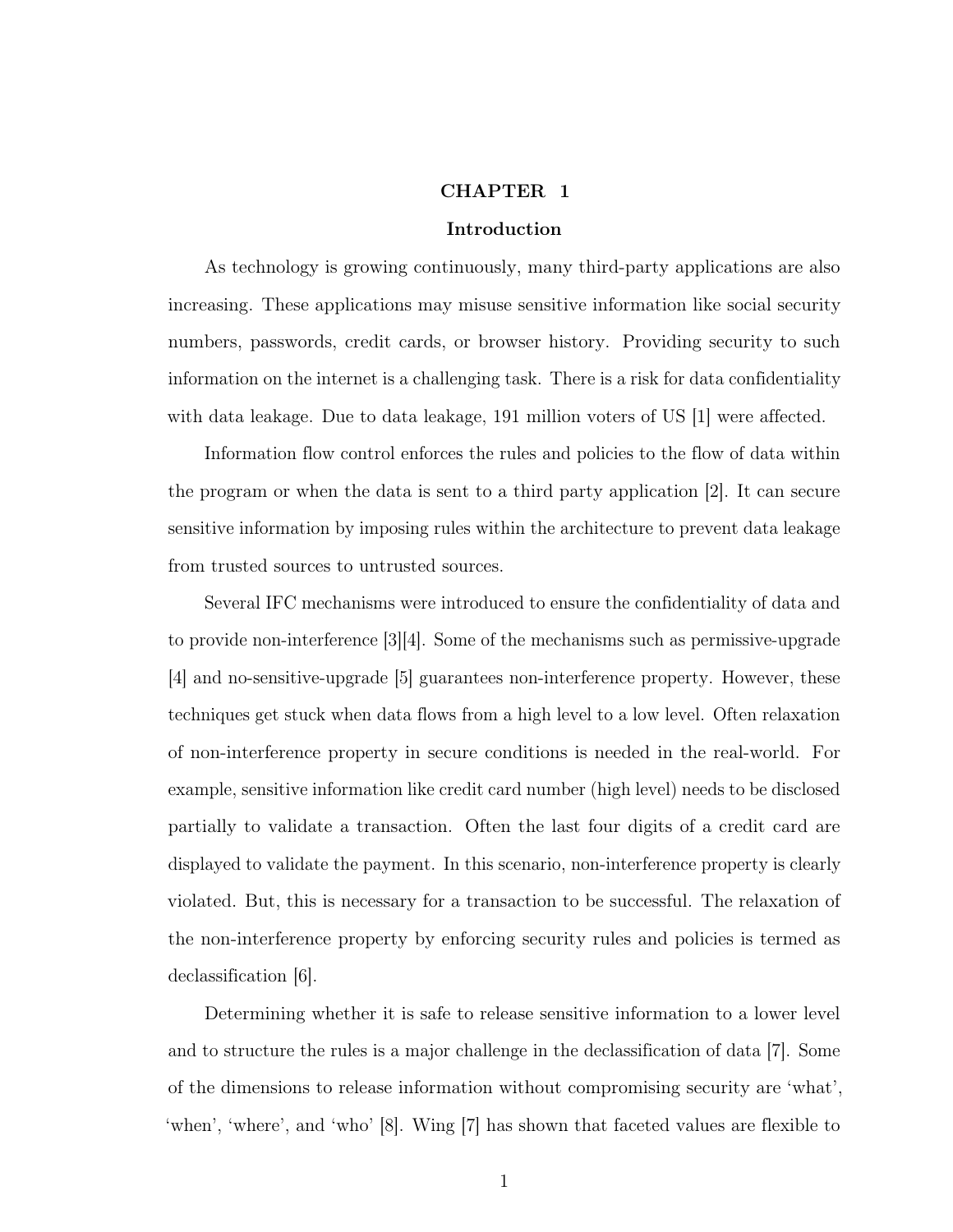downgrade the non-interference property. This project focuses on scenarios where there is a need for declassification and how it can be achieved using a prominent IFC mechanism - faceted values (faceted evaluation) [\[9\]](#page-38-9).

The project is organized as follows: Chapter 2 gives a background on information flow control, types and techniques of information flow control; Chapter 3 describes the faceted language with the support of faceted values along with its operational semantics; Chapter 4 describes declassification and various methods of releasing sensitive information and dimensions; Chapter 5 shows an implementation for faceted language with support for dynamic label creation, faceted values and declassification, and examples of dimensions of declassification using faceted values in JavaScript; Chapter 6 discusses the conclusion and future scope of this project.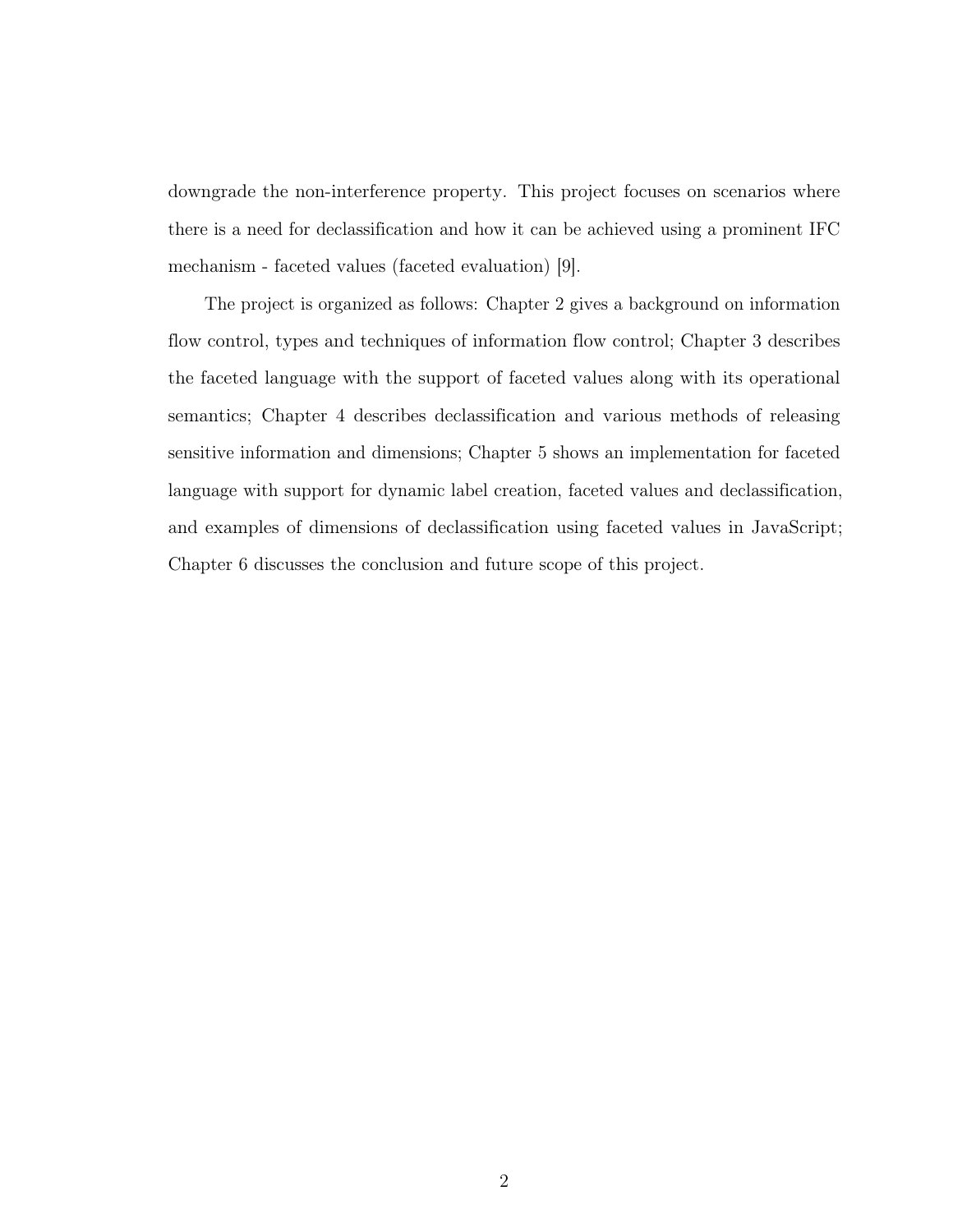## CHAPTER 2

## Background

## <span id="page-11-1"></span><span id="page-11-0"></span>2.1 Information Flow

Information flow is the transfer of information from a variable var1 to another variable var2 (var1  $\rightarrow$  var2) in the program. Information about sensitive data might propagate to a lower level data. In Figure [1,](#page-11-3) the information of a and b is flowing through the conditional statement and this code leaks information about a and b. It is easy to infer the value of a based on this code snippet. If the output is 0 then it is understood that a is greater than or equal to 20. Otherwise, the 20 output gives the value of a.

```
var a = prompt();
var b = 20;
var c = 0;
            console.log(b - a);if(a<b)
            console.log(c);
else
```
Figure 1: Example of information flow

## <span id="page-11-2"></span>2.1.1 Explicit Flow

<span id="page-11-4"></span>Explicit flow can be described as the direct flow of information from a highsecurity level to a low-security level[\[10\]](#page-39-0). Figure [2](#page-11-4) represents explicit data leakage via direct assignment of a high-security level (secret) to a low-security level (public). The value of secret is assigned to public directly and the value of secret can be easily interpreted.

```
var secret = prompt();
var public = secret;console.log(public);
```
Figure 2: Example of an explicit flow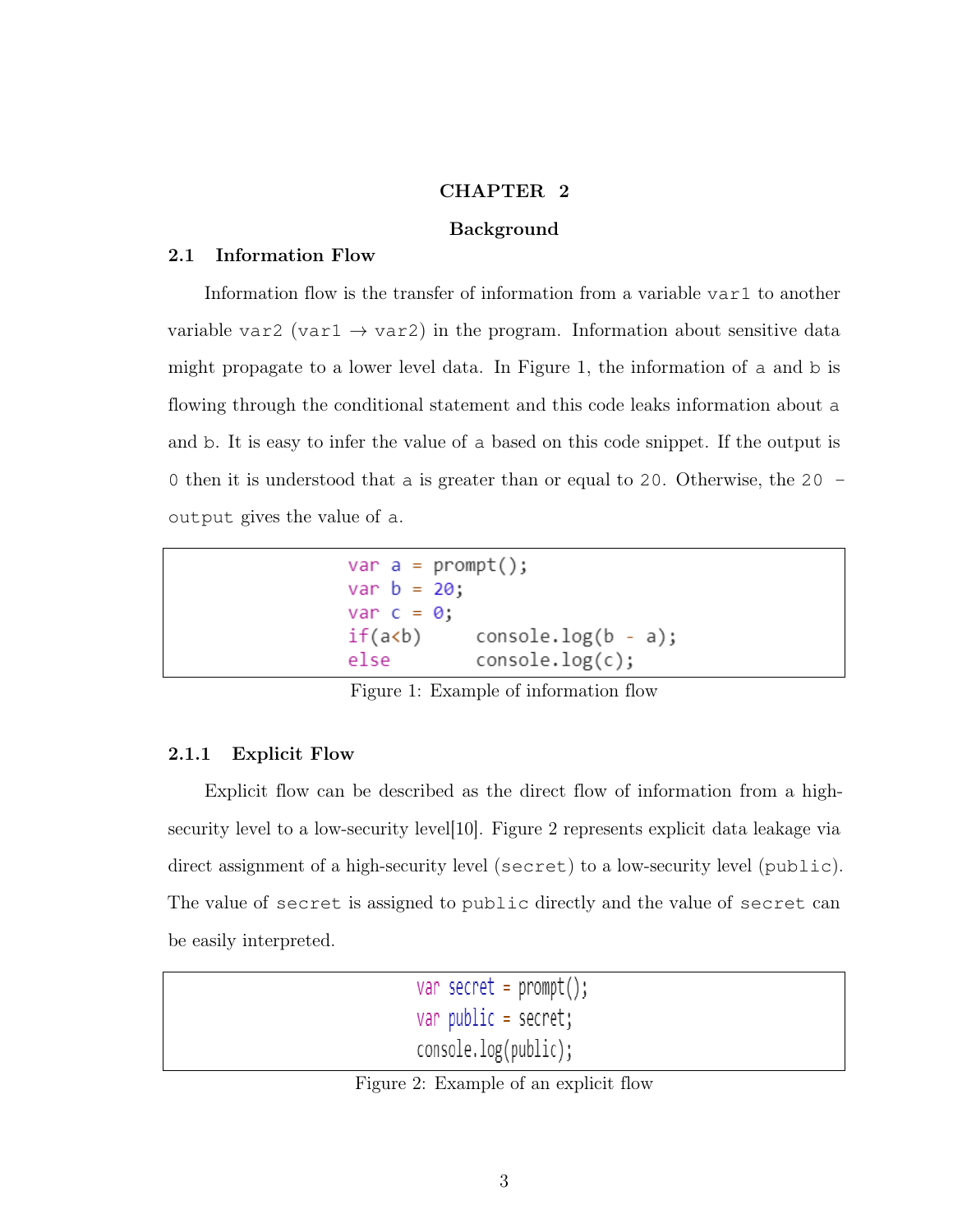#### <span id="page-12-0"></span>2.1.2 Implicit Flow

In implicit flow, the high level information doesn't flow directly to a low level information but high level value can be implicitly understood  $[10]$ . This flow can leak partial information or complete information about the secret. In Figure [3,](#page-12-2) x is a high level information, the value of x is determined with implicit flow of data. For example, if the return value of function is false, that is  $z = false$ , this implies  $y = true$ , this implies  $x = false$ .

```
output = function(x)y = true;z = true;if(x)y = false;if(y)z = false;return z;
```
Figure 3: Example of an implicit flow

## <span id="page-12-1"></span>2.2 Overview of Information Flow Control (IFC)

With the exponential growth of data, the risk of protecting it is an unceasing problem. Sensitive personal data is often stored on computers. An easy and efficient method is needed to ensure data security. Information flow control (IFC) secures sensitive information by imposing information flow policies to prevent data flow from a private or higher security level to a public or a lower security level. IFC is a viable solution to protect data by preventing data leakage as it can track the outputs of a program. In IFC, the system monitors the flow of data from one place to another and regulates the data flow from a higher security level to a lower security level. IFC guarantees non-interference by preventing implicit and explicit flows [\[10\]](#page-39-0). IFC uses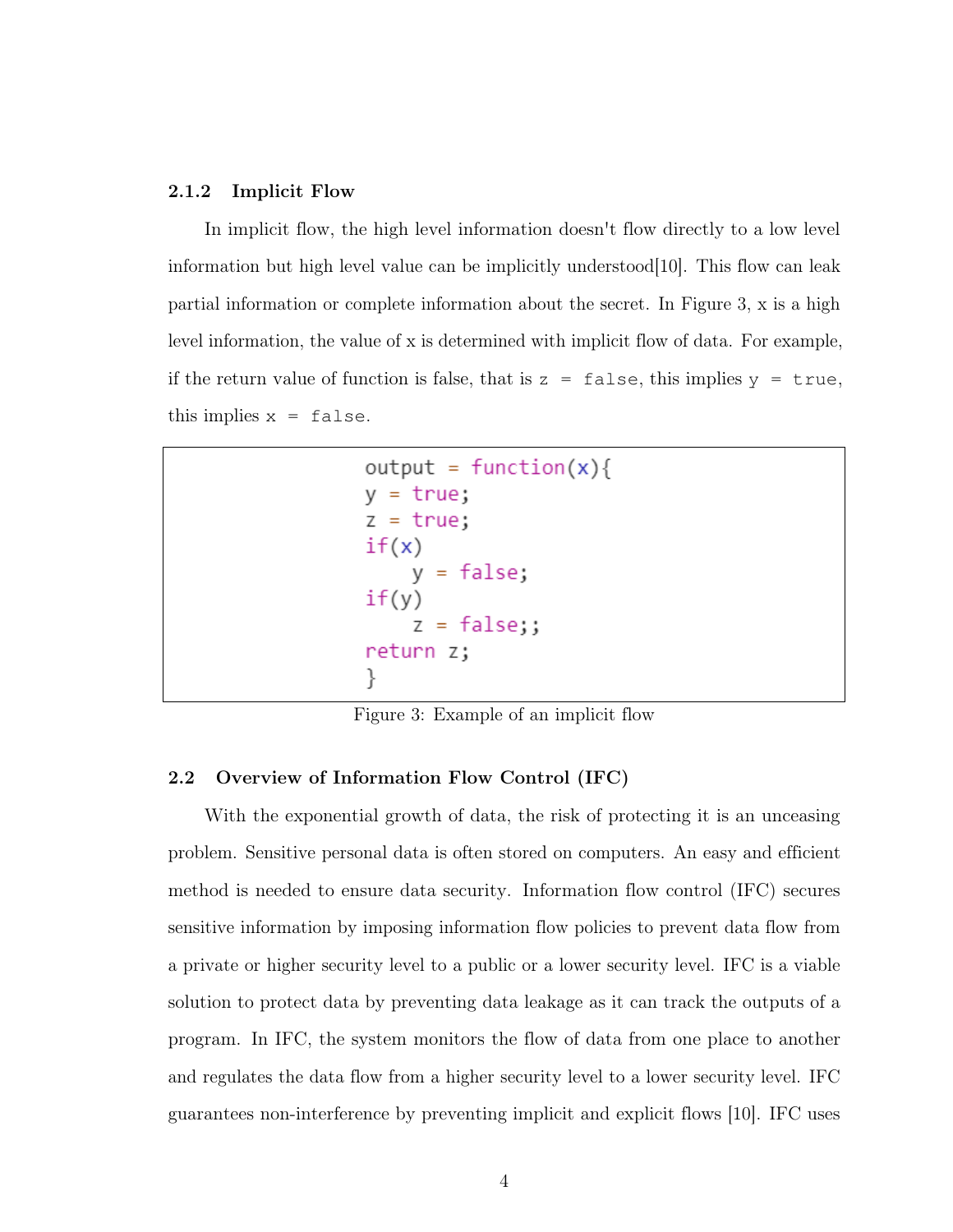type-systems [\[11\]](#page-39-1) and labels to secure data and enforces this via compile-time checking. The elementary IFC model has a security label - 'high (h)'or 'low (l)'associated with data where the system makes sure no data flows from high to low level. IFC can be helpful in securing the manipulation of high level and low level data on both client and server-side [\[10\]](#page-39-0). Hence, it can be used to protect data in web applications. IFC tracks the data flow in the web application that gives possible data leakage locations.

### <span id="page-13-0"></span>2.3 Information Flow Control Types

Several information flow control techniques were introduced to avoid data leakage. IFC techniques can be categorized into two types: Static IFC and Dynamic IFC

#### <span id="page-13-1"></span>2.3.1 Static Information Flow Control

In static information flow control, the analysis of the source code is done during compile time and rejects programs that do not satisfy the rules and policies [\[10\]](#page-39-0). Even though this approach is effective and minimizes the run-time checking, it is restrictive for dynamically typed languages such as JavaScript [\[7\]](#page-38-7).

## <span id="page-13-2"></span>2.3.2 Dynamic Information Flow Control

Static information flow analysis is not well-suited for dynamic scripting languages and does not guarantee secure information propagation. To overcome these limitations, dynamic IFC is introduced. In Dynamic information flow control, the policies are enforced during runtime to prevent implicit data leakage. Dynamic analysis is often slower than static information flow control in terms of performance but still guarantees non-interference [\[10\]](#page-39-0) [\[7\]](#page-38-7).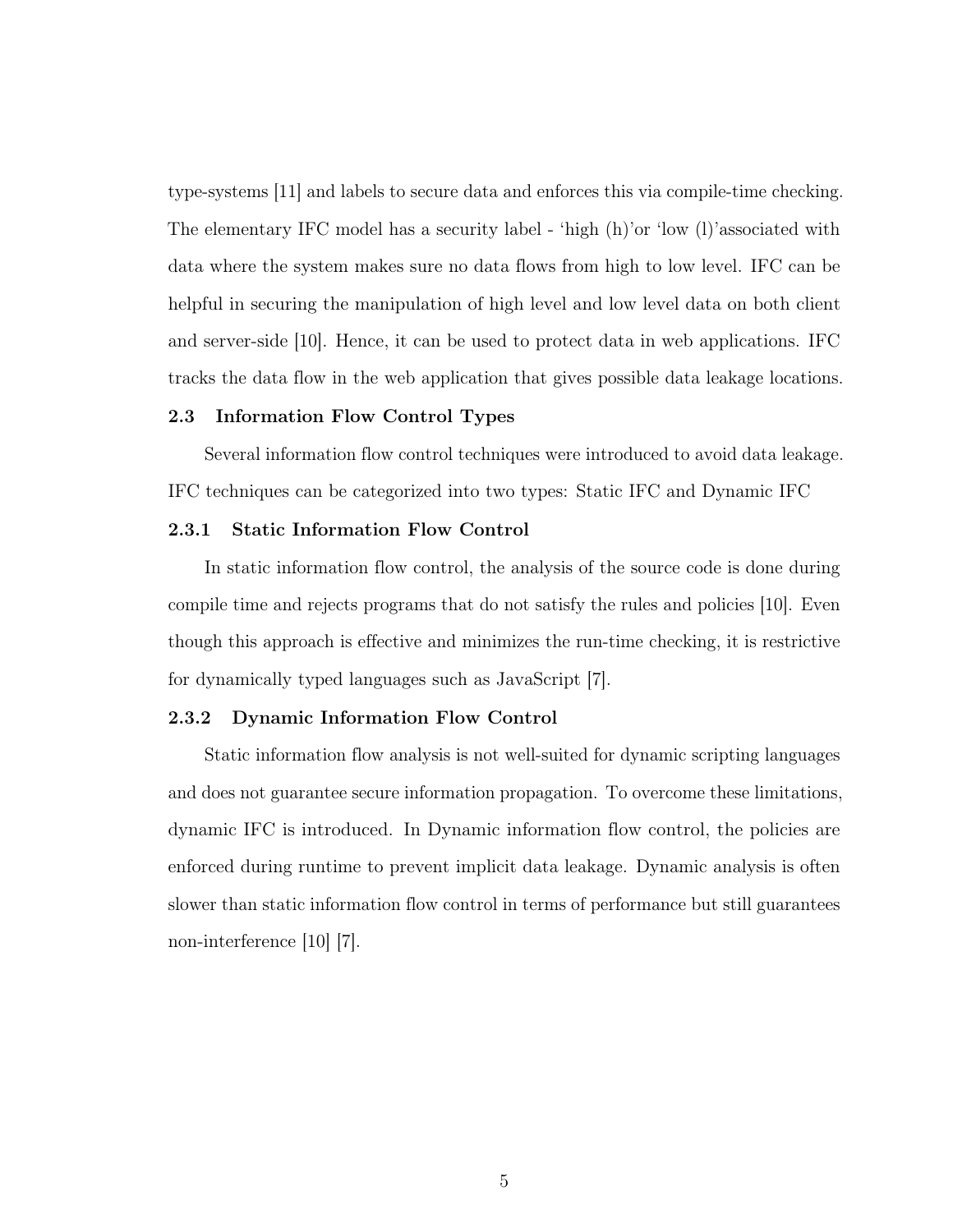#### <span id="page-14-0"></span>2.4 Information Flow Control Techniques

No-sensitive-upgrade (NSU) [\[12\]](#page-39-2) [\[13\]](#page-39-3), permissive-upgrade (PU) [\[14\]](#page-39-4) [\[4\]](#page-38-4), secure multi-execution (SME) [\[15\]](#page-39-5), and faceted evaluation (FE) [\[5\]](#page-38-5) are some of the mechanisms of dynamic information flow control which deal with implicit flows. All these mechanisms guarantee non-interference property (termination insensitive noninterference TINI) which is the private data does not flow through the public data.

Even though NSU and PU guarantees TINI, both of them halt execution. The execution gets stuck when subtle implicit flows are present in the code to avoid any sensitive data leakage [\[9\]](#page-38-9). This abrupt termination is not due to a web application violation, or the rules and policies defined, but it is due to the limitation of the mechanism to track implicit flows. Therefore, in some cases even valid programs are rejected in dynamic analysis. Therefore, an approach is needed that doesn't terminate the program when it encounters the unsafe implicit flows, instead it should show some counterfeit data. The issue with this approach is that the output might be inconsistent with the standard language semantics.

Devriese and Piessens [\[15\]](#page-39-5) implemented a mechanism for IFC called secure multiexecution (SME) in which the program is divided into multiple copies and each copy is associated with a security level. In SME, all the copies are executed independently, hence giving the non-interference property. However, the problem with this approach is as two copies of the program are executed for each principal, that is it executes about  $2^n$  copies of the same program for n principals. Wing  $[7]$  has explained that since a program needs to run multiple times in SME, the computation is increased by a huge margin thereby decreasing the performance. Additionally, as the copies are executed independently, this provides non-interference property i.e, making it impossible to get the original data. But in the real-world, there is a necessity to release some of the sensitive information.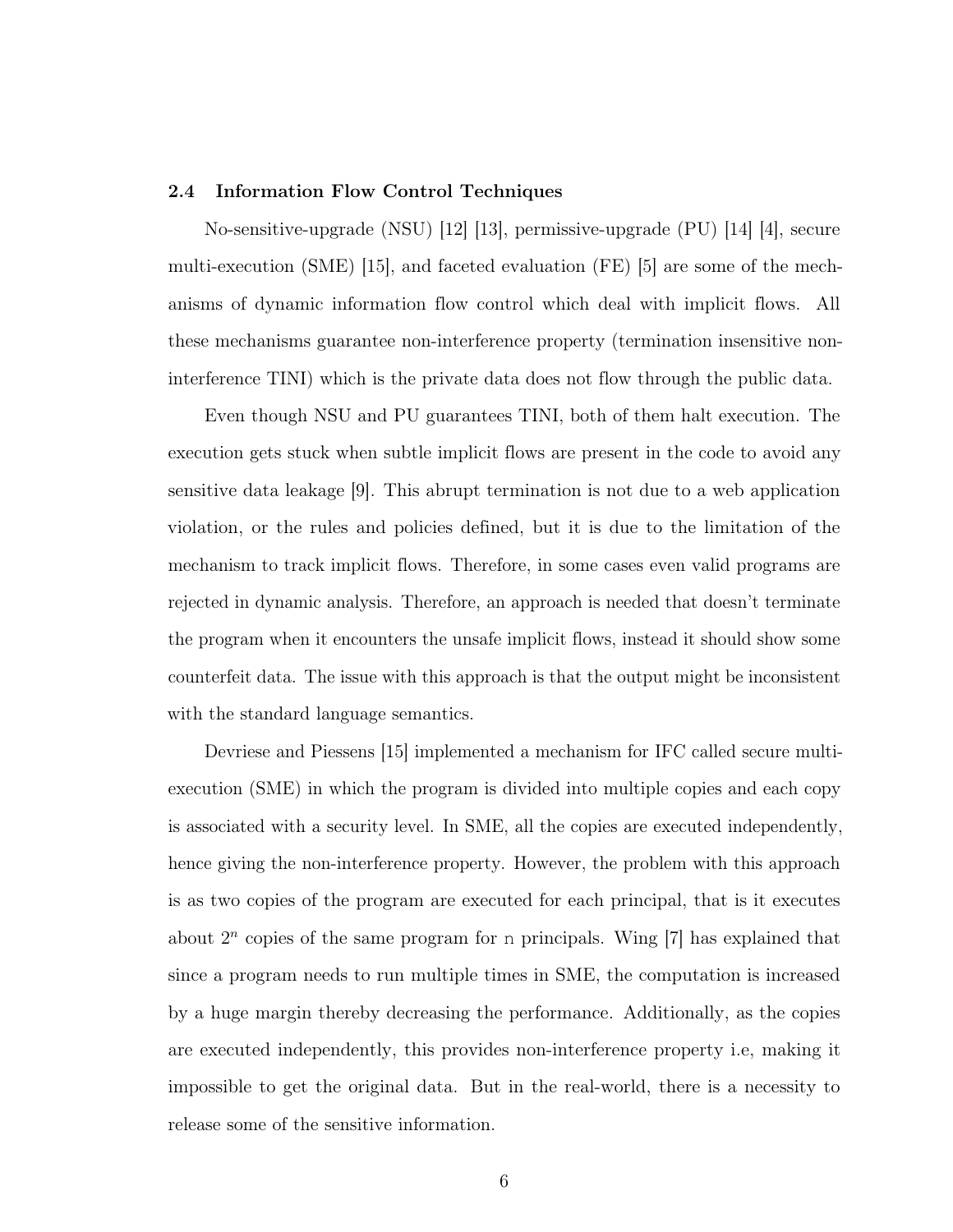Austin and Flanagan [\[9\]](#page-38-9) introduced faceted evaluation (FE) using faceted value data structure to overcome the issue with SME. Faceted values represent multiple states for a value at various security levels which guarantees non-interference. A faceted value is a pair of two raw values which contain the private data and public data. In faceted evaluation, a single process can mimic the two processes that were needed in SME. The benefit of this mechanism is when two raw values are similar, the mechanism combines the two executions into a single execution which reduces overhead. This mechanism can be used for n principals or values rather than only two. This mechanism also guarantees termination insensitive non-interference property(TINI) partly along with avoiding stuck executions. The faster performance of FE over SME is proven by Wing [\[7\]](#page-38-7).

#### <span id="page-15-0"></span>2.5 Declassification for Dynamic Information Flow Control

In practical scenarios non-interference is not suitable. Some amount of information leak is often needed in real systems. For instance, when a person tries to login to an application, the correctness of the password is known to everyone. This leads to some leakage of data that is needed but the system could still be called secure. Often, the non-interference property needs to be relaxed in the real world scenarios. Downgrading the non-interference property to make the confidential data as a public data in a secured and controlled manner is called declassification of data. For example, in the password scenario, a hashing algorithm can be used to encrypt data with a key that is not known to public. A controlled way of declassifying would be to release only the details about the hash of the password instead of the password itself.

It is difficult to declassify data using SME [\[9\]](#page-38-9) [\[7\]](#page-38-7). The two processes in SME needs to be coordinated, which again reintroduces the stuck evaluation and termination channel. In contrast, it is easy to declassify a faceted value. A single value contains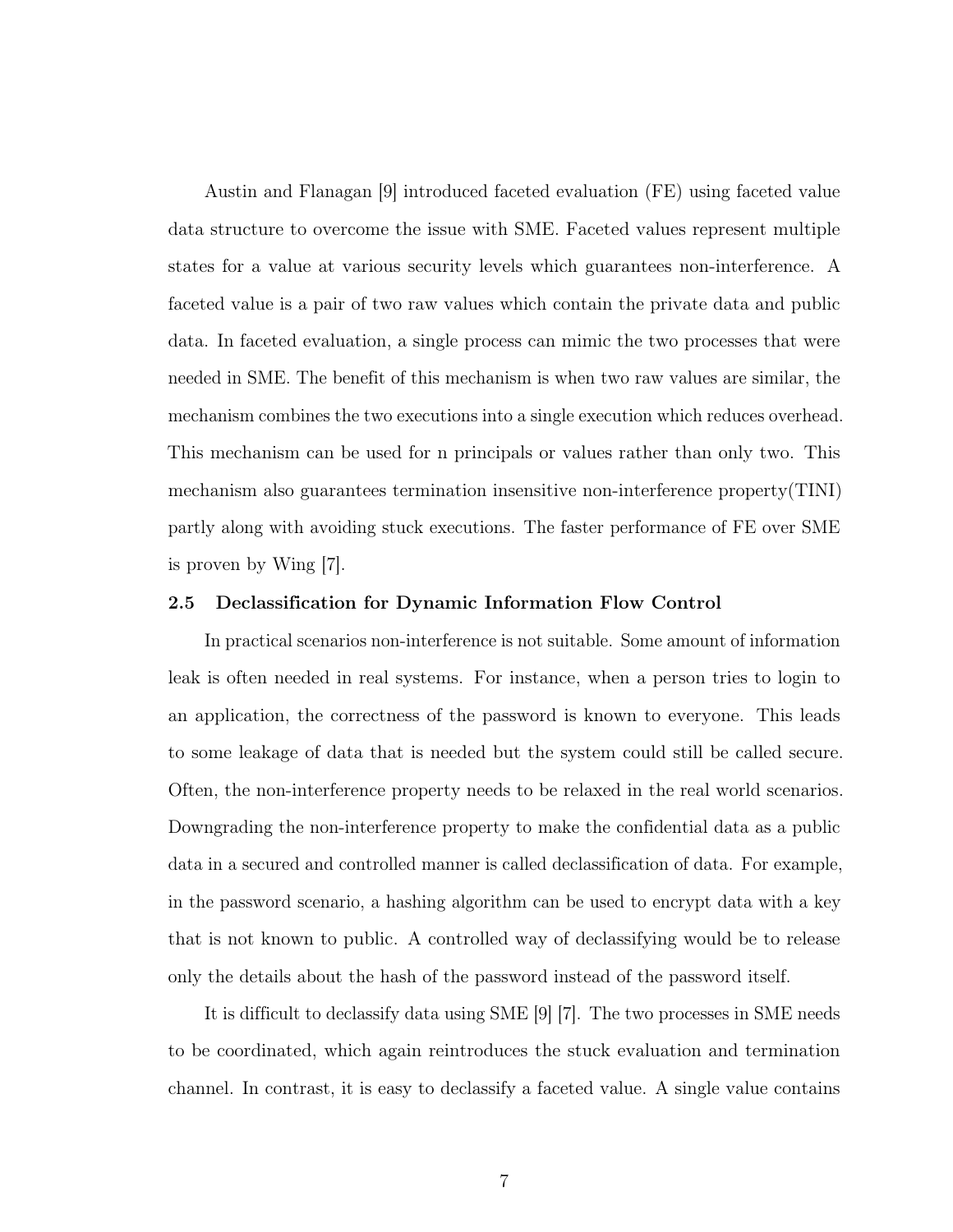both private and public levels that can be restructured easily to move the data from one level to another level supporting declassification [\[5\]](#page-38-5).

The rules for determining the restructuring is challenging as declassifying without any restrictions will eventually lead to no security guarantee. Declassification can be broadly classified into dimensions. If dynamic flow control methods such as faceted values can incorporate all the dimensions of declassification, this concept would become state of the art in the field of data security using IFC [\[8\]](#page-38-8). This research focuses on incorporating these dimensions in real life scenarios and test the feasibility of implementing all the dimensions. This research also studies the effectiveness of faceted evaluation in releasing the sensitive information when its inevitable.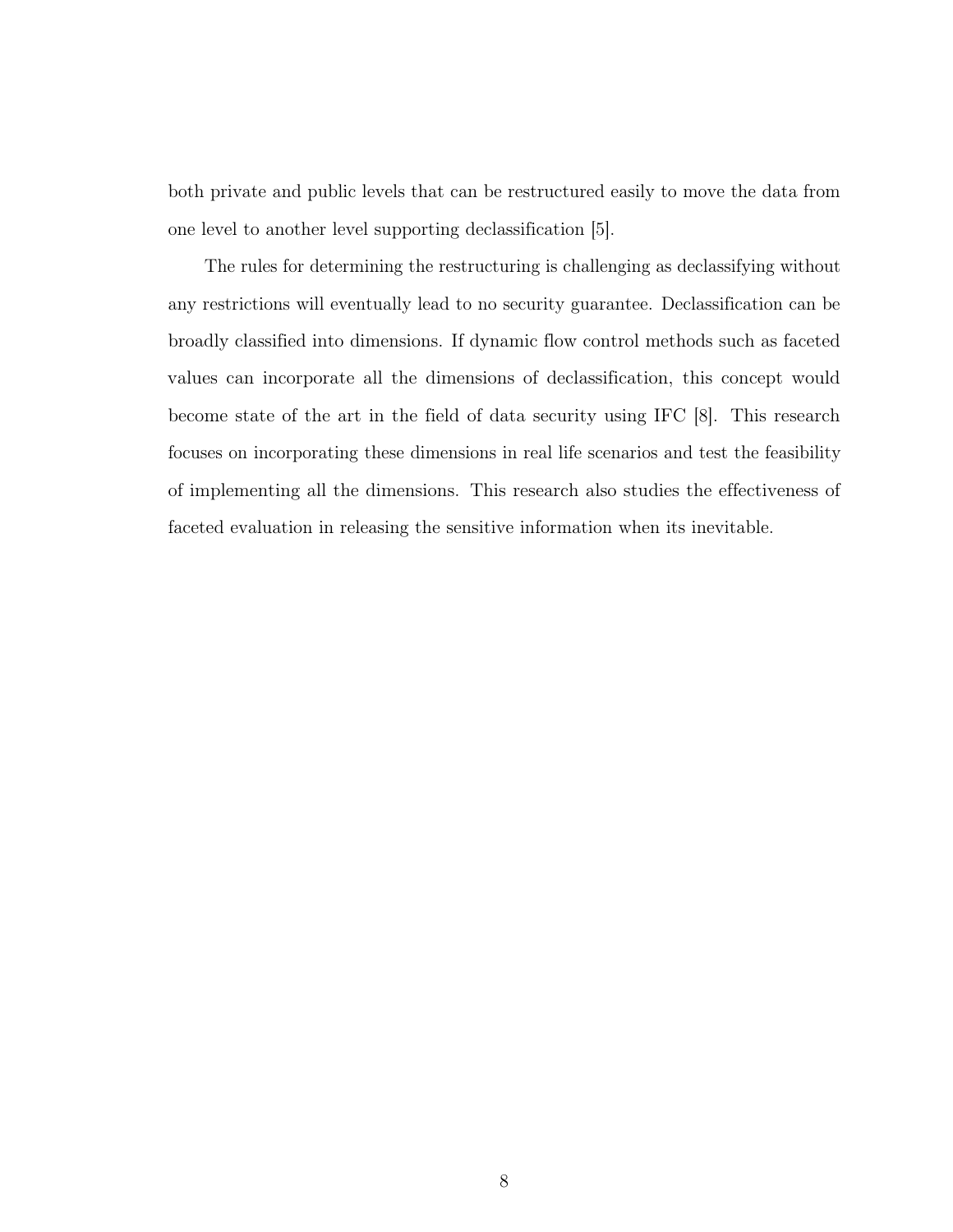### CHAPTER 3

#### Faceted Language

<span id="page-17-0"></span>This project combines faceted value data structure [\[16\]](#page-39-6) and native programming language features to construct a Faceted Language (FL). FL supports the native features of a programming language and faceted values data structure. This language creates first-class labels which are created dynamically when needed. These labels are associated with a public and a private values which are wrapped in a faceted value. In this context, labels serve a role similar to object capabilities [\[17\]](#page-39-7), in that labels grant the authority to defacet faceted values.

JavaScript is most widely used in client-side and server-side scripting. It supports dynamic typing, and first-class functions. This language is implemented in JavaScript as the previous work has shown promising support of faceted values with JavaScript [\[9\]](#page-38-9)[\[16\]](#page-39-6).

#### <span id="page-17-1"></span>3.1 Faceted Values

A faceted value has a security label, a higher level information and a lower level information [\[16\]](#page-39-6).

Syntax: < label ? privateValue : publicValue >

The above syntax represents faceted value. 'label' is a security label that represents the access privilege of a user. 'privateValue' represents a higher level data. 'publicValue' represents a lower level data.The syntax of faceted values is similar to that of a ternary operator. While a ternary operator is an expression, faceted value is a data structure. Based on the security label evaluation, each faceted value evaluates to either a lower level data or a higher level data.

Faceted values can be nested. A single value or variable has multiple facets based on the security labels associated with it.

Example:<label1 ? <label2 ? high : low2 > : low1>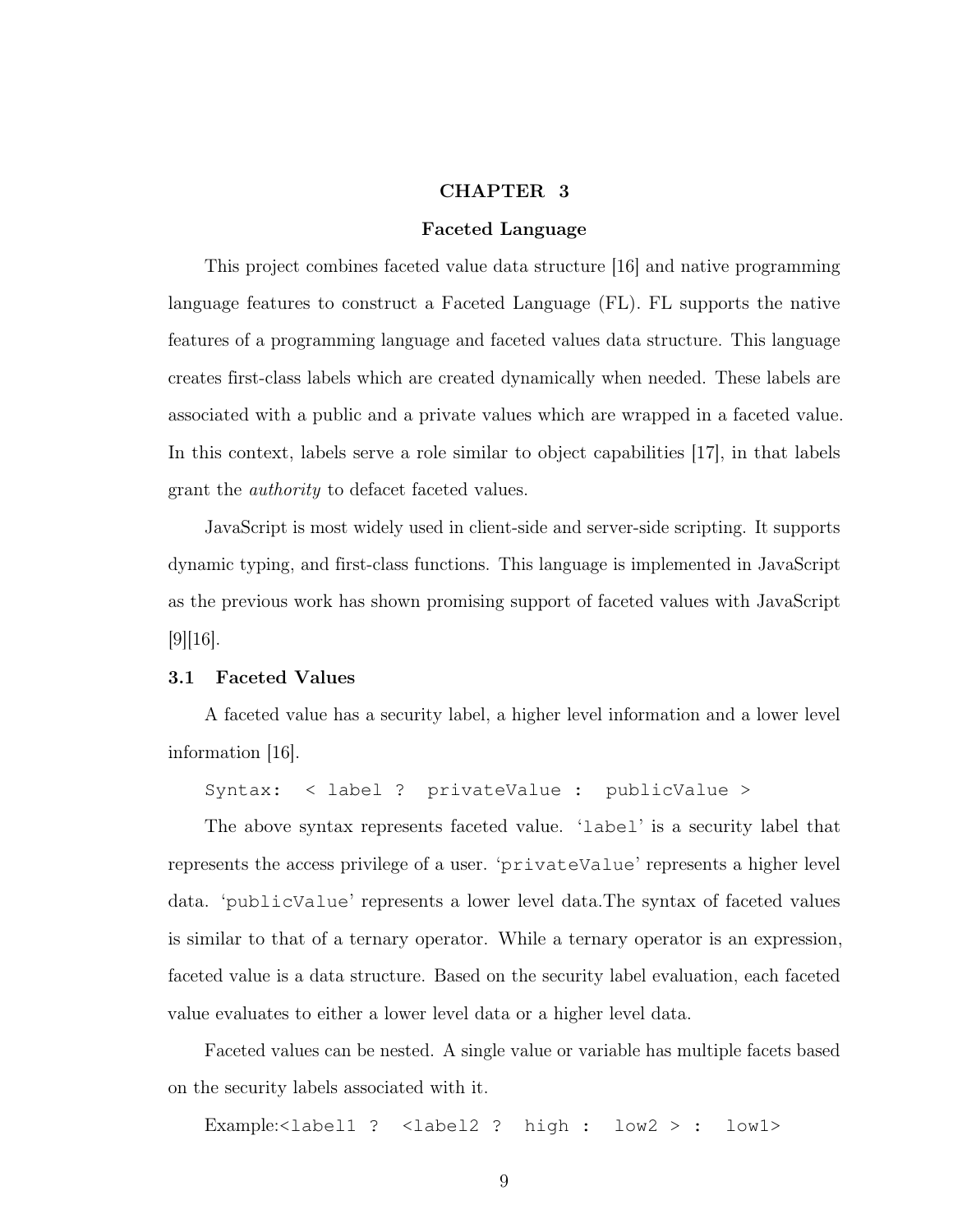### <span id="page-18-0"></span>3.1.1 Classification of data

Classification is wrapping of sensitive data and its associated security labels in a faceted value. Let's consider a scenario of credit card number where admin can view all the digits of credit card number and others can view just the last four digits. Figure [4](#page-18-2) represents classify function. For easier understanding, this use-case is implemented in JavaScript instead of FL. This can also be implemented in FL. Faceted value returned in this function can be represented as  $f_v = \text{label}$  ? creditCardNum: lastFourDigits>

```
classify = function(creditCardNum) {
label = "admin";lastFourDigits = creditCardNum.substr(creditCardNum.length-4);
fv = new FactedValue(label, creditCardNum, lastFourDigits)
return fv;
}
```
Figure 4: Example implementation of classification of data

### <span id="page-18-1"></span>3.1.2 Defacet of data

Defacet is unwrapping the faceted value with the help of security labels. Figure [5](#page-19-2) represents the defacet function that takes label and a faceted value as the input and returns either a private value or a public value. If an admin wants to see the credit card number, upon calling the defacet function with admin label displays the entire credit card number. For example, defacet("admin", fv) will return the credit card number and defacet("user", fv) will return the last four digits.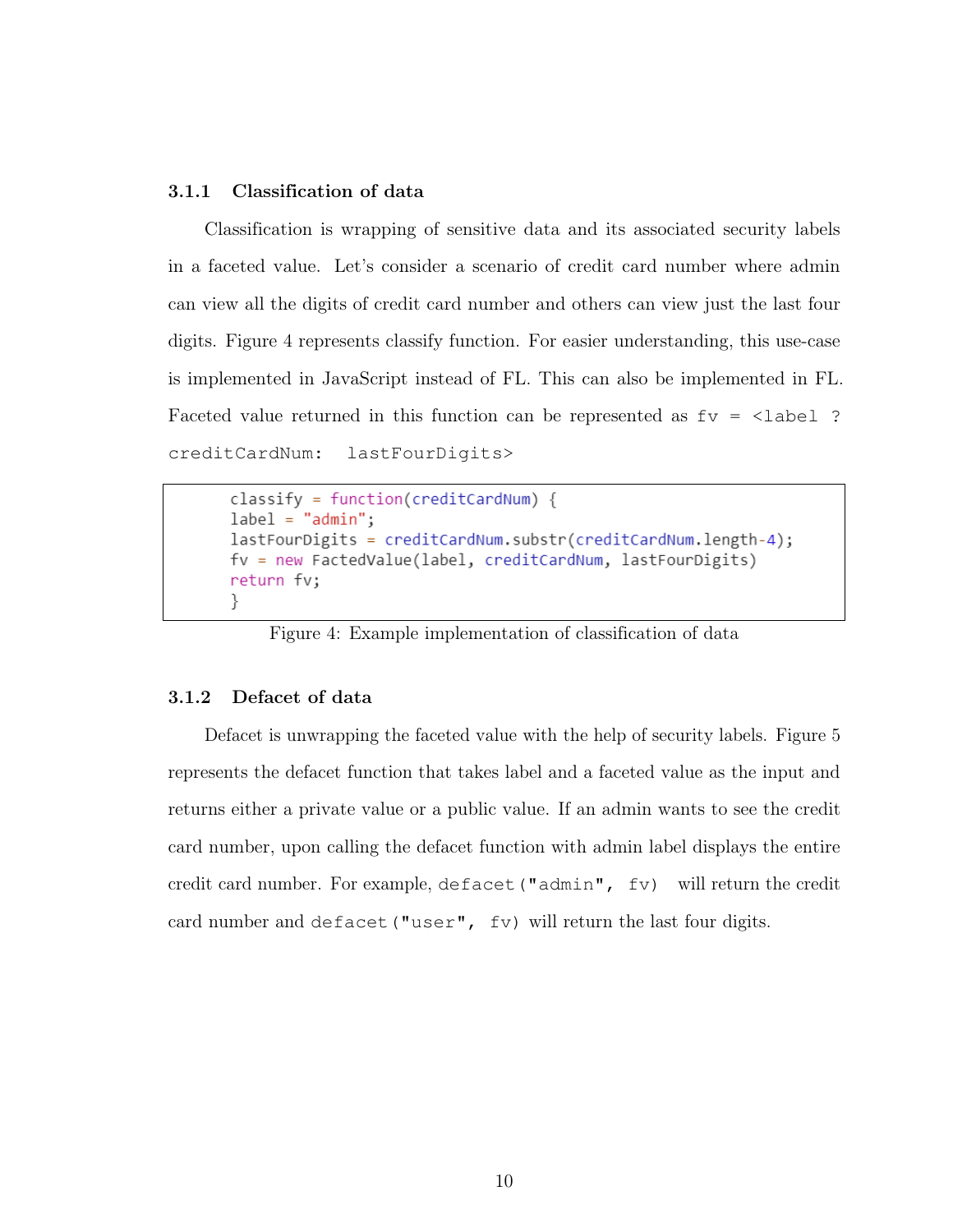```
defacetedData = function defacet(secLabel, fv) {
if(secLabel == "admin")return fv.privateValue;
else
    return fv.publicValue;
\};
```
Figure 5: Example implementation of defacet function in JavaScript

## <span id="page-19-1"></span><span id="page-19-0"></span>3.2 Grammar and Semantics for Faceted Language 3.2.1 Grammar

Figure [6](#page-20-1) represents the grammar for FL. This language contains expressions (e) and values  $(v)$ . This language supports boolean values, integer values, strings, faceted values, and labels. The expressions (e) of this language are similar to most of the imperative language features such as variables, values, assignment operators, conditional expressions, binary operators, and function (lambdas) application. These features are helpful in implementing functional programming aspect of JavaScript.

This language supports additional expressions for built-in support of faceted values. The createLabel expression is used to create a new label dynamically for the faceted values. The developers has the control over this label. Developers can assign these labels to users based on their access privileges. This language also supports classification and declassification of data for boxing and unboxing the faceted values with dynamically created labels.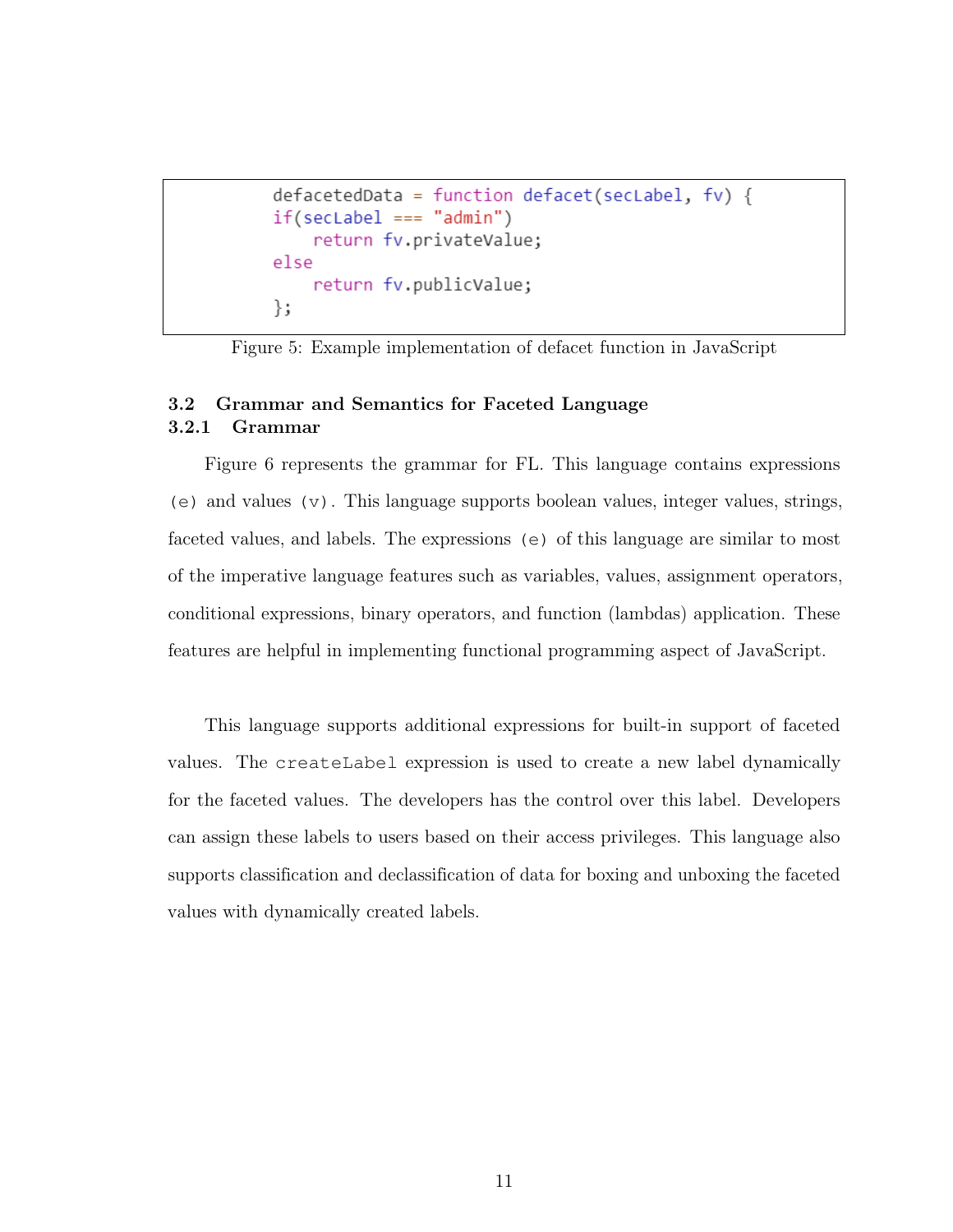<span id="page-20-1"></span>

| $e ::=$                      | $\boldsymbol{x}$<br>$\boldsymbol{v}$<br>$x := e$<br>if e then e else e<br>e e<br>binop $(e,e)$<br>createLabel()<br>classify $(e, e, e)$<br>defacet(e,e) | <i>Expressions</i><br>variables<br>values<br>assignment<br>conditional expressions<br>function application<br>binary operators<br>creates a label dynamically<br>classify as faceted value<br>defacets an expression |
|------------------------------|---------------------------------------------------------------------------------------------------------------------------------------------------------|----------------------------------------------------------------------------------------------------------------------------------------------------------------------------------------------------------------------|
| $\text{binop} ::=$           | + $  -   *   /   >   > =   <   ==$ Binary Operators                                                                                                     |                                                                                                                                                                                                                      |
| $logicalop ::= \&\& \mid   $ |                                                                                                                                                         | Logical Operators                                                                                                                                                                                                    |
| $v ::=$                      | $\boldsymbol{b}$<br>$\boldsymbol{f}$<br>$\dot{i}$<br>$\mathcal{S}_{\mathcal{S}}$<br>l<br>$\lambda x.e$                                                  | Values<br><b>Boolean</b><br>Faceted value<br>Integer<br>String<br>Label<br>Function                                                                                                                                  |

Figure 6: The Faceted Language

## <span id="page-20-0"></span>3.2.2 Operational Semantics

The runtime behavior of any programming language is described by operational semantics. Operational semantics are of two types: big-step and small-step semantics [\[18\]](#page-39-8). This project formulates evaluation rules of FL using big-step operational semantics. Figure [7](#page-21-0) shows all the evaluation rules followed to delevop this language.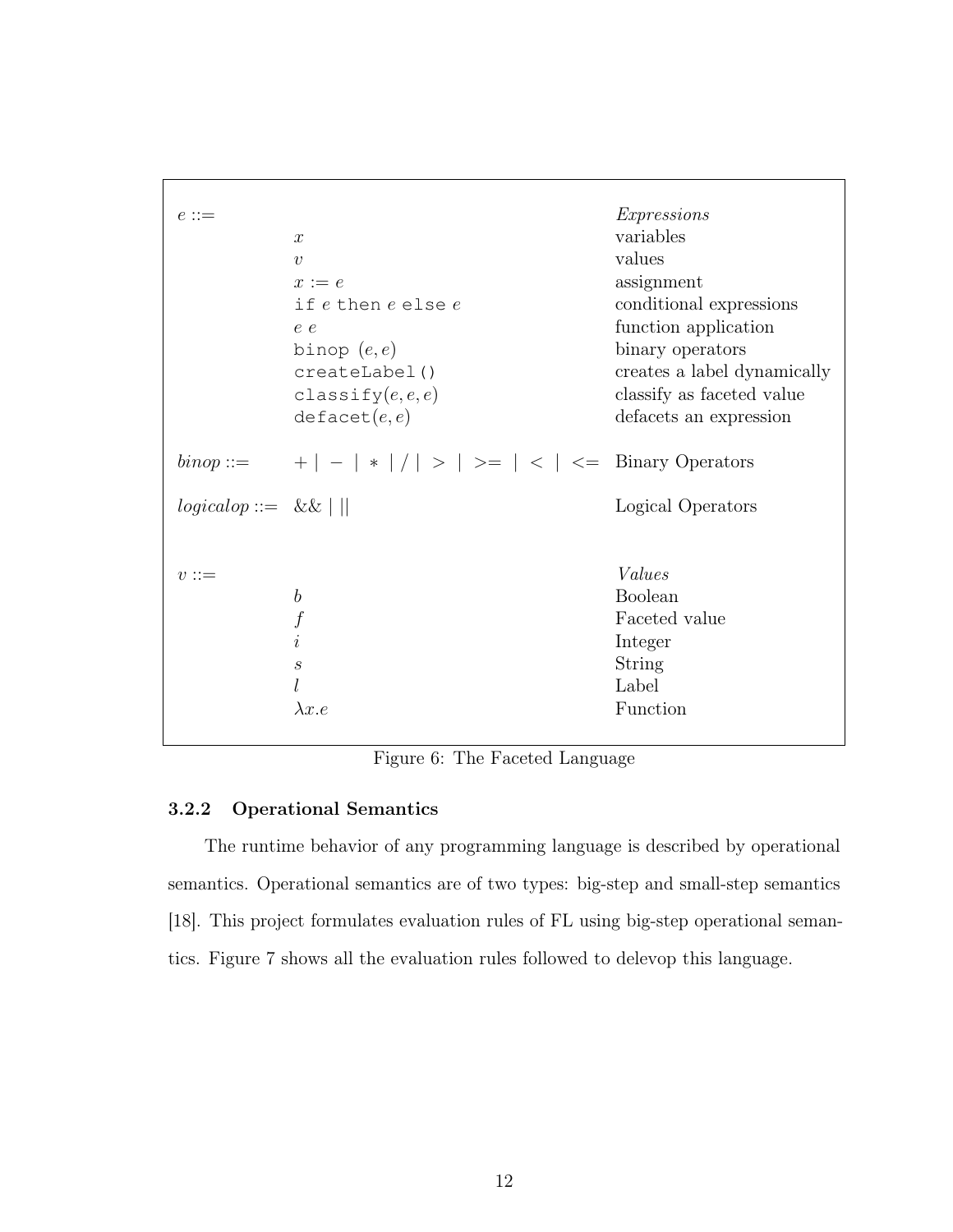<span id="page-21-0"></span>

| Evaluation Rules: $\vert e, \sigma \Downarrow_{pc} v, \sigma' \vert$ |                                                                                                                                                                                                                                                 |
|----------------------------------------------------------------------|-------------------------------------------------------------------------------------------------------------------------------------------------------------------------------------------------------------------------------------------------|
| $[BS-VAL]$                                                           | $v, \sigma \Downarrow_{\textit{pc}} v, \sigma$                                                                                                                                                                                                  |
| BS-VAR                                                               | $x, \sigma \Downarrow_{\textit{pc}} \sigma(x), \sigma$                                                                                                                                                                                          |
| [BS-ASSIGN]                                                          | $e, \sigma \Downarrow_{pc} v, \sigma'$<br>$x := e, \sigma \Downarrow_{nc} v, \sigma'[x := v]$                                                                                                                                                   |
| $ BS-OP $                                                            | $e_1, \sigma \Downarrow_{pc} v_1, \sigma_1$ $e_2, \sigma_1 \Downarrow_{pc} v_2, \sigma_2$<br>$v = v_1 op v_2$<br>$e_1$ op $e_2, \sigma \Downarrow_{nc} v, \sigma_2$                                                                             |
| [BS-IFTRUE]                                                          | $e, \sigma \Downarrow_{pc} true, \sigma_1$ $e_1, \sigma_1 \Downarrow_{pc} v_1, \sigma_2$<br>if e then $e_1$ else $e_2$ , $\sigma \Downarrow_{nc} v_1$ , $\sigma_2$                                                                              |
| [BS-IFFALSE]                                                         | $e, \sigma \Downarrow_{pc} false, \sigma_1$ $e_2, \sigma_1 \Downarrow_{pc} v_2, \sigma_2$<br>if e then $e_1$ else $e_2$ , $\sigma \Downarrow_{nc} v_2$ , $\sigma_2$                                                                             |
| BS-APPLICATION                                                       | $e_1, \sigma \Downarrow_{nc} (\lambda x.e'), \sigma_1 \qquad e_2, \sigma_1 \Downarrow_{nc} v, \sigma_2$<br>$e'[x \longmapsto v], \sigma_2 \Downarrow_{pc} v', \sigma'$<br>$e_1$ $e_2$ , $\sigma$ $\downarrow_{nc}$ $v'$ , $\sigma'$             |
| [BS-LABEL]                                                           | $v := new \, Symbol()$<br>$createLabel, \sigma \Downarrow_{nc} v, \sigma$                                                                                                                                                                       |
| [BS-CLASSIFY]                                                        | $e_1, \sigma \Downarrow_{pc} k, \sigma_1$ $e_2, \sigma_1 \Downarrow_{pc} v_1, \sigma_2$<br>$e_3, \sigma_2 \downarrow_{pc} v_2, \sigma_3$ $f v := < k$ ? $v_1 : v_2 >$<br>Classify $e_1$ $e_2$ $e_3$ , $\sigma \Downarrow_{nc} f v$ , $\sigma_3$ |
| [BS-DEFACET]                                                         | $e_1, \sigma \Downarrow_{pc} l, \sigma_1$ $e_2, \sigma_1 \Downarrow_{pc} v, \sigma_2$<br>$v_1 := \text{def} \operatorname{acet}(l, v)$<br>Declassify $e_1$ $e_2$ , $\sigma \Downarrow_{pc} v_1$ , $\sigma_2$                                    |

Figure 7: Big-Step Semantics for Faceted Language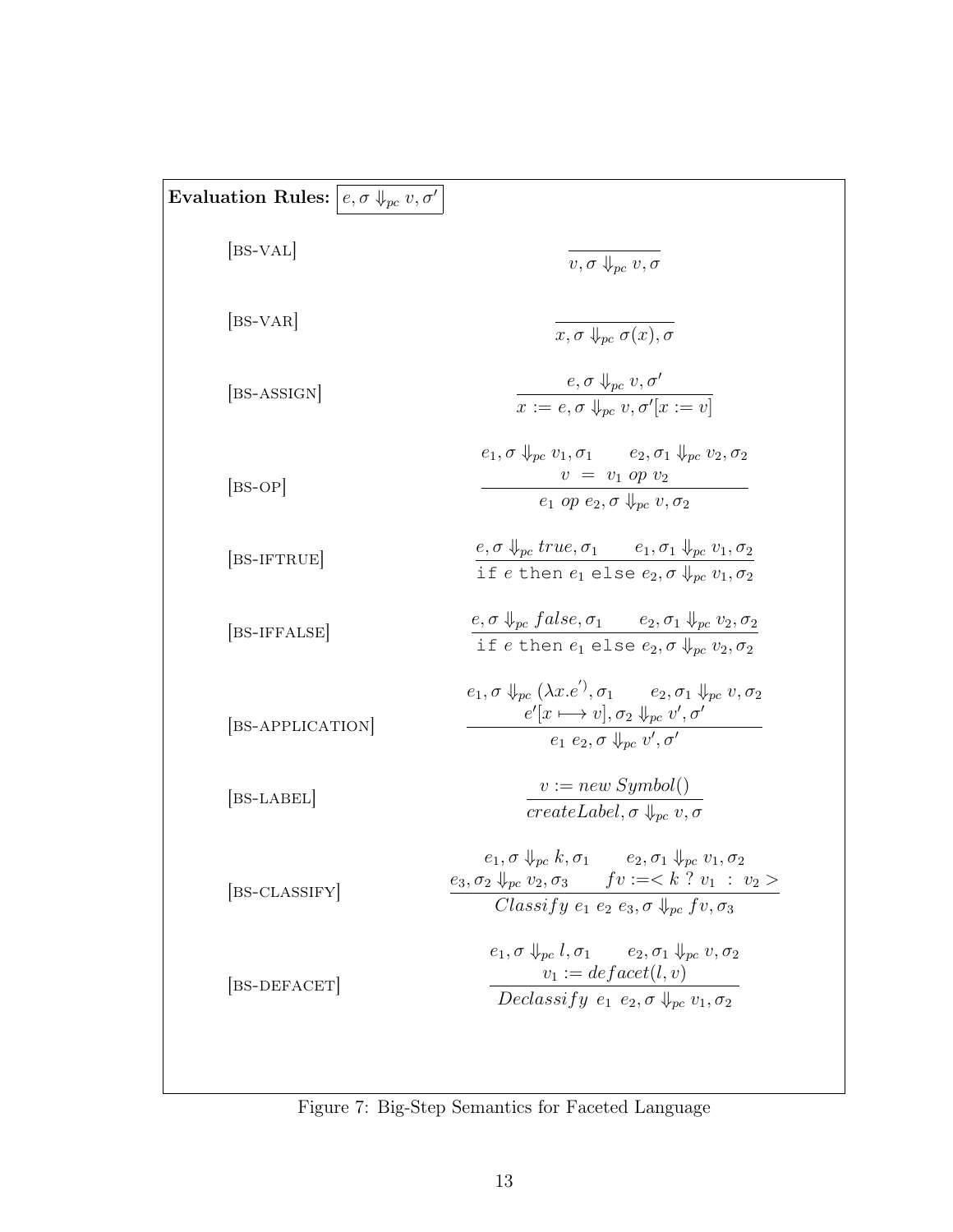<span id="page-22-0"></span>

| $\epsilon$       | denotes | an expression            |
|------------------|---------|--------------------------|
| $\boldsymbol{x}$ | denotes | a variable               |
| $\sigma$         | denotes | a store for storing Data |
| $\kappa$         | denotes | label                    |
| h                | denotes | a boolean value          |
|                  | denotes | <i>afaceted value</i>    |
| $\boldsymbol{v}$ | denotes | a primitive value        |
| $\lambda x$      | denotes | afunction                |
|                  |         |                          |

Figure 8: Notations

The language uses program counter pc to effectively manage labels of faceted values.

## BS-VAL

This big-step semantics represents that a value always evaluates to a value.

## BS-VAR

BS-VAR big step semantics represents the variables of faceted language. The program checks if the variable exists in the store and returns its value. According to the evaluation rule, the value of the variable x is returned after the lookup of  $x$  in  $(\sigma)$  data store.

## BS-ASSIGN

The expression  $x := e$  indicates that the value of  $e$  is assigned to a variable x. Firstly, the expression (e) is evaluated to a value type that the language supports and if the variable x is not present in the store it adds the variable along with its value to the store.

#### BS-OP

This represents the binary operation of the language. This takes two expressions as inputs and evaluates to its corresponding values. These two values are evaluated with its operator and the result is returned.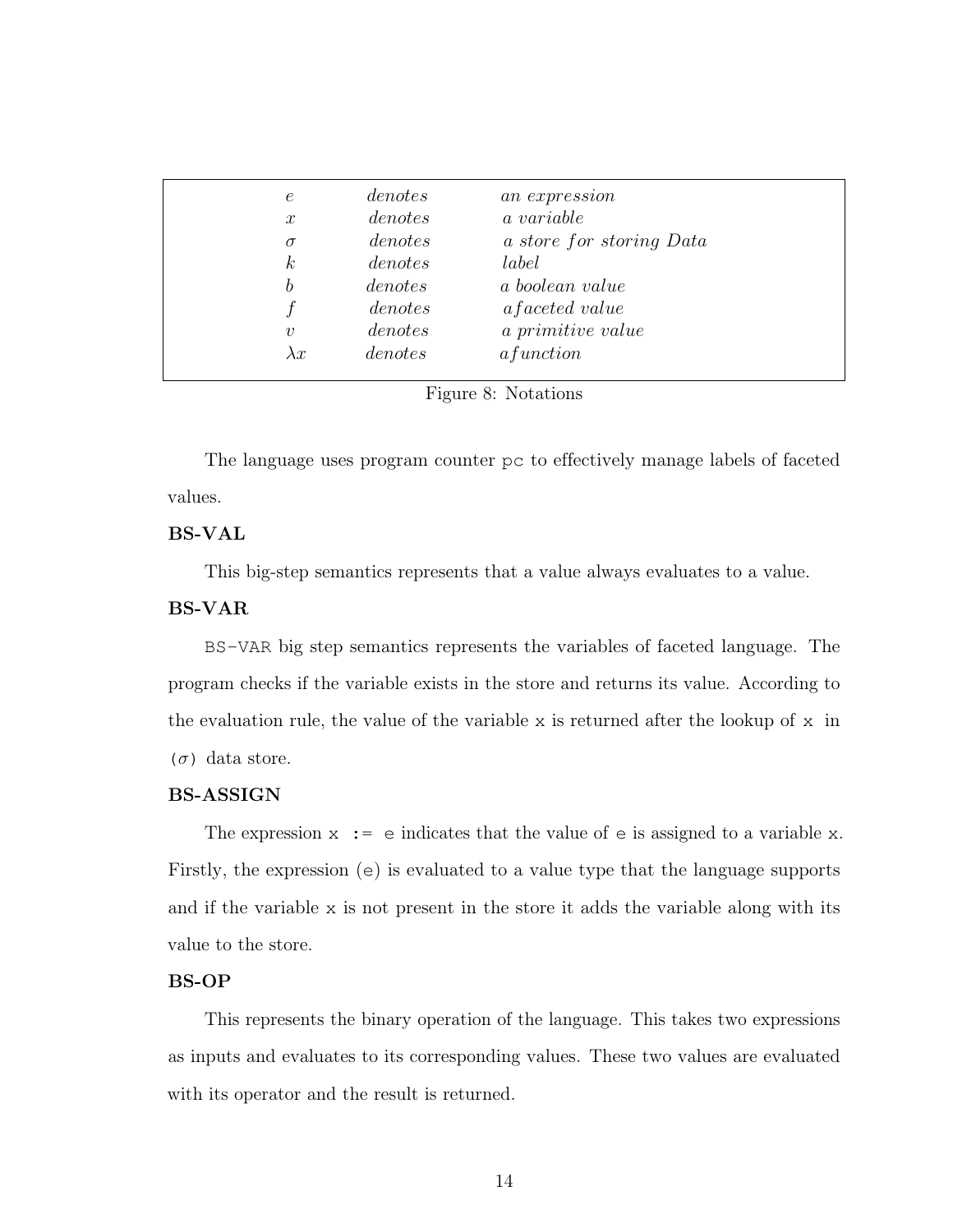#### BS-IFTRUE and BS-IFFALSE

These semantics represents the if else conditional statements. If the expression e1 evaluates to true then the expression e2 is evaluated or else the expression e3 is evaluated.

## BS-APPLICATION

This evaluation rule is for function application. The expression  $e_1$  evaluates to a function and the expression  $e_2$  evaluates to a value that is consistent with the language. This value is the parameter for the function that can return any primitive value or a function.

### BS-LABEL

A new label is created each time createLabel function is called. To implement the functionality of label, built-in JavaScript objects called Symbols are used. A new value gets generated every time new Symbol() is invoked. This implies that any two Symbols are always unequal.

### BS-CLASSIFY

Classify takes a label, a private value, and its corresponding public value as the input and wraps these values in a faceted value. The expression e1 always evaluates to a label and e2, e3 evaluate to supported values of the FL.

## BS-DEFACET

Declassify unboxes the faceted value and give a private value or a public value based on the access label. Declassify takes two expressions as inputs. The expression e1 evaluates to a label and expression e2 can evaluate to a faceted value or any other primitive values supported by the language. If e2 evaluates to a value other than faceted value then the defacet returns the value without declassifying. If e2 evaluates to a faceted value then the function declassifies the faceted value and returns a private or a public value based on the user scope and associated security labels.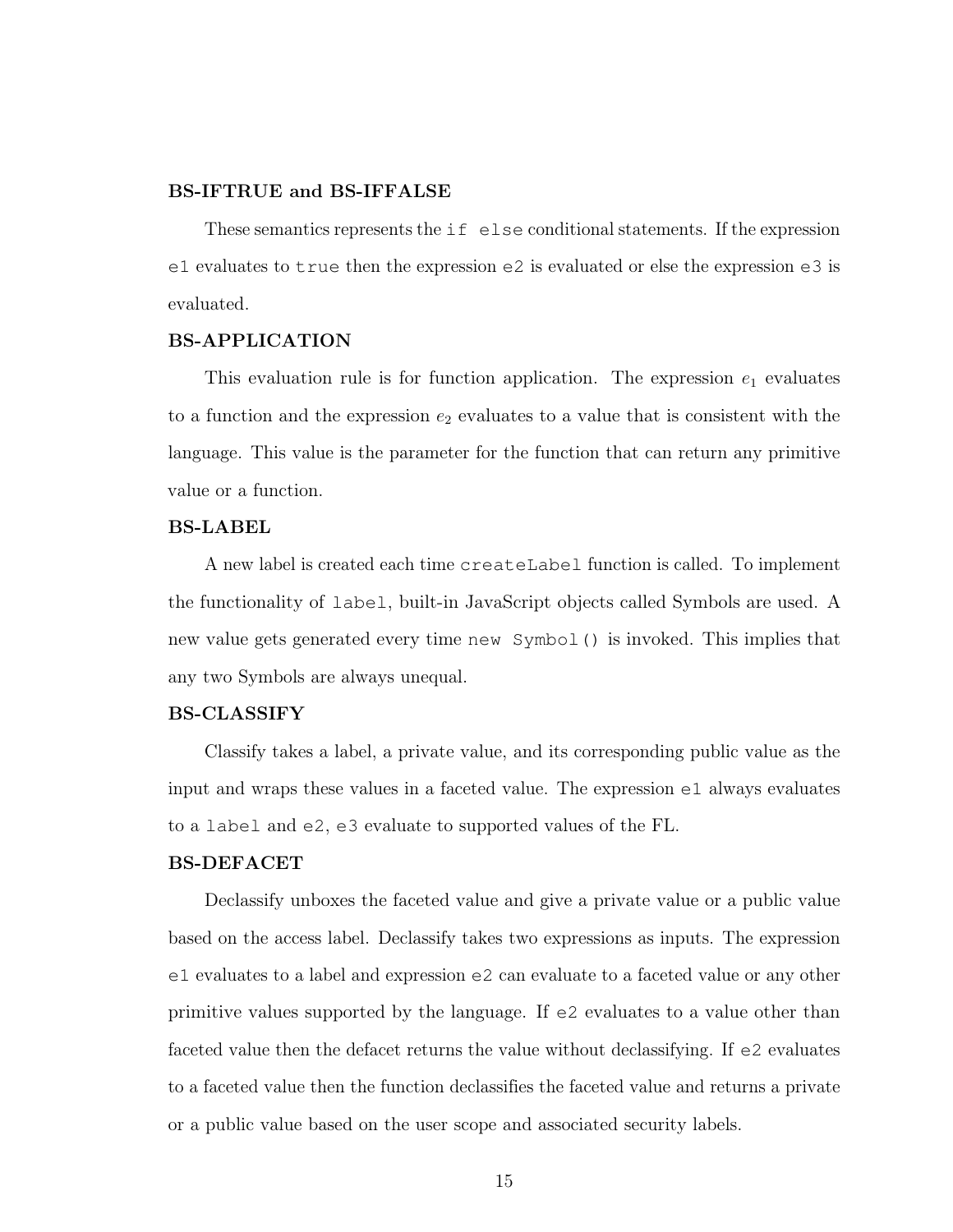### CHAPTER 4

## Declassification

<span id="page-24-0"></span>The security properties confidentiality and integrity that are specified by information flow policies can be formalized as non-interference. According to this property the confidential data does not affect the public data [\[6\]](#page-38-6)[\[19\]](#page-39-9). Pure non-interference properties allow programs to flow from a low security level to a high security level but not vice-versa. In practice, following non-interference property is often not suitable for real-world scenarios. Often data needs to flow from a high security level to a lower security level by preserving the data confidentiality. For instance, average salary given by a company needs to be displayed from the salaries database which is sensitive for statistical purposes. In this scenario, the sensitive information (salary) is flowing from high security level to low security level [\[8\]](#page-38-8). Hence, downgrading of security policies in a controlled manner is often necessary. Downgrading is specification of information flow from a high level to a low level which is also known as declassification.

#### <span id="page-24-1"></span>4.1 Declassification mechanisms

Declassification can be broadly classified into four axes or dimensions [\[8\]](#page-38-8). They are: what information is released, where in the system information is released, who releases the information, and when the information can be released.

#### <span id="page-24-2"></span>4.1.1 Dimensions of Declassification

Every dimension satisfies the following criteria [\[8\]](#page-38-8)[\[20\]](#page-39-10):

- Information can flow from low to high level directly
- Information cannot flow from high to low level directly
- Information can flow from high to declassifier and declassifier to low level where declassifier restricts the information flow based on rules and policies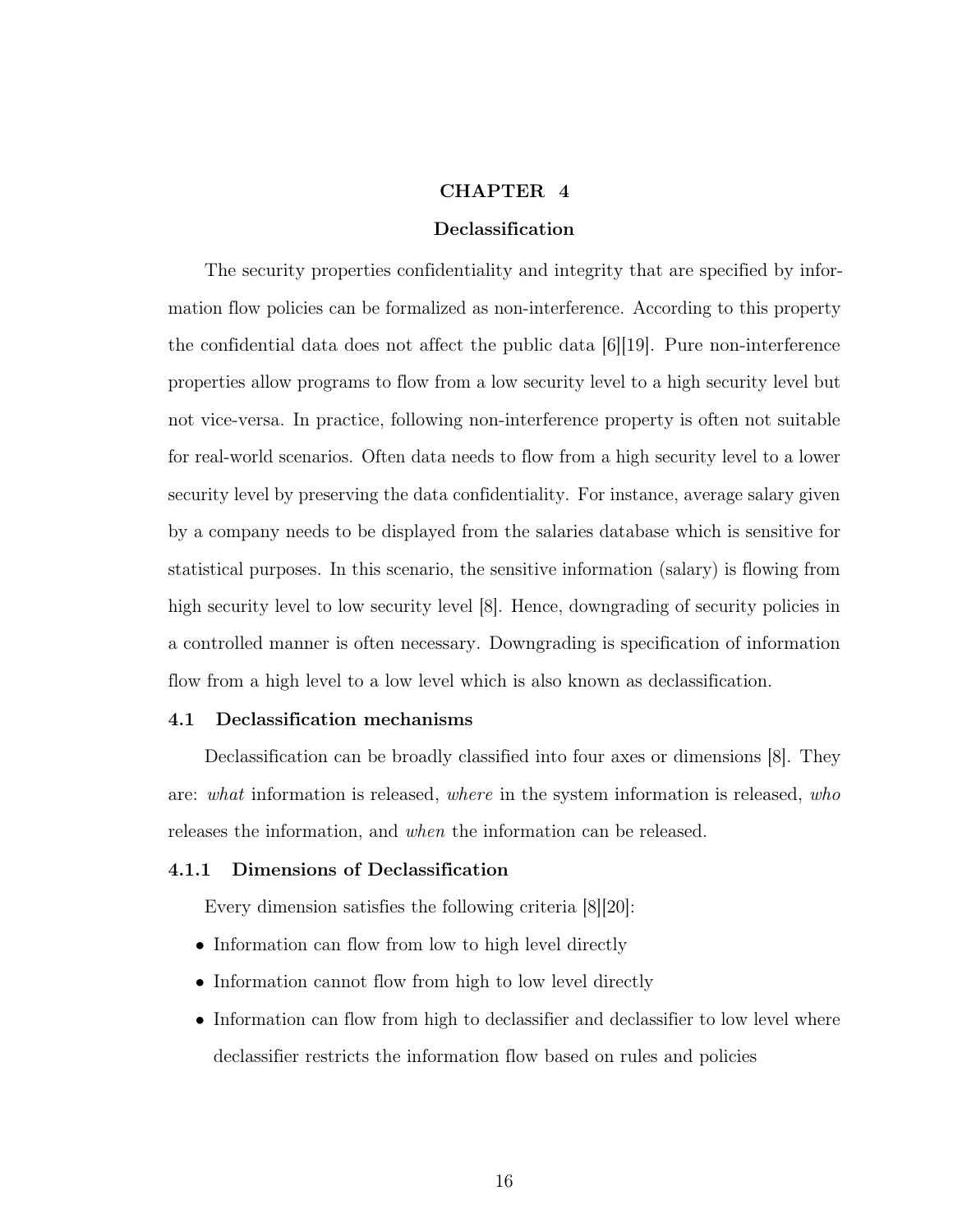The following are the four dimensions of declassification [\[8\]](#page-38-8):

## 1. What information is released

This classifier is based on what kind of information is released. This dimension guarantees that there is only partial release of information. Selective or partial release can be specified on exactly what parts of the sensitive information could be released. For instance, based on context the of leaking SSN or password, the 'what'classifier is password field or the SSN field and the constraints are hash of the password or the last four digits of SSN.

### 2. When the information can be released

This classifier is based on the temporal dimension of the information to be released. For example, bidding information of an auction can be released only when it is completed. In this classification, the secret information is leaked only if it can be executed in a non-polynomial time. There are three specifications for the when based dimension. They are:

- Time-complexity based: This policy states that information can be released only after a specified time.
- Probabilistic: This policy states that the if possibility of hacker being able to distinguish among the true values of secret in less than some constant value epsilon then the system is secure  $[8]$ . *epsilon* is a threshold value which can be chosen when a policy is defined.
- Relative: This policy explains about relating the time when declassification may occur and other actions that are being done in the system. As an example, only after the payment is confirmed, the payment information can be released(declassified).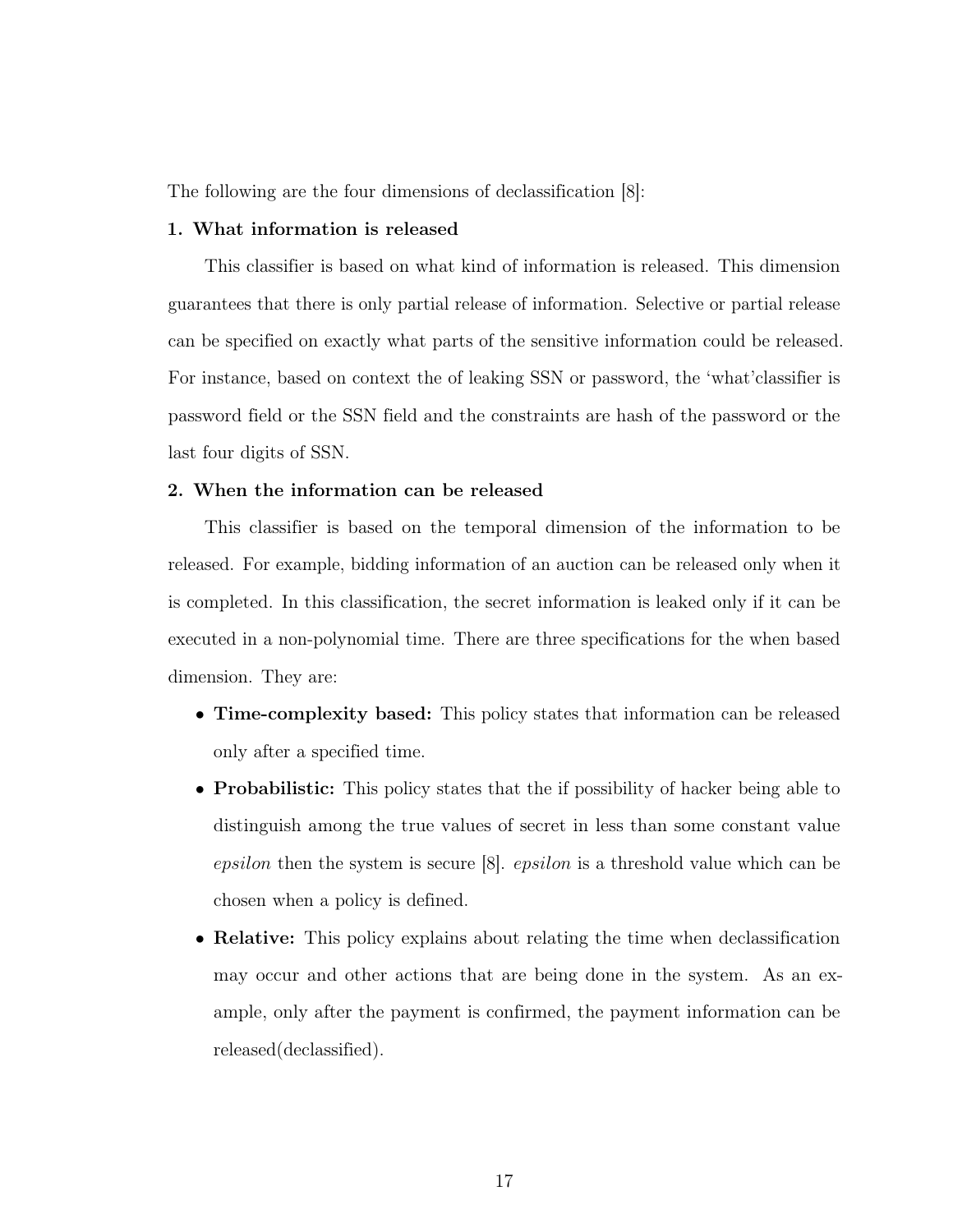#### 3. Where the information is released

This classifier is based on the location where the information is released in the system. For example, the information can be released only in the conditional statements where the data is evaluated. In this dimension, if a part of the system is authorized to release the information it is assured that no other part can leak the information apart from the authorized part. There are two types of locality that could be possible based on the where dimension of information release.

- Code locality: Code locality are a set of policies that can explain possibilities of information leakage in the code.
- Level locality: Levels where information would flow in comparison to the security levels of the system are explained by these policies.

#### 4. Who releases the information

This classifier is based on the access levels of the user. If a user has access to the information, he/she can release the data and is considered a valid use case. Information release of data is said to be safe if it is performed by owner who is exactly recorded in the data security label. It is important to specify 'who' controls the release of information. One can use security labels for explicit owner information. Myers and Liskov [\[21\]](#page-40-0) proposed a combination model of information flow control and access control. This model is used in implementation of Java Jif compiler [\[22\]](#page-40-1).

Zdancewic and Myers have proposed a technique called robust declassification [\[23\]](#page-40-2) which ensures that attackers cannot misuse the information. This model assures that if a passive attacker is not able to identify where the secret data is altered in two memories then active attacker also cannot distinguish between those two memories.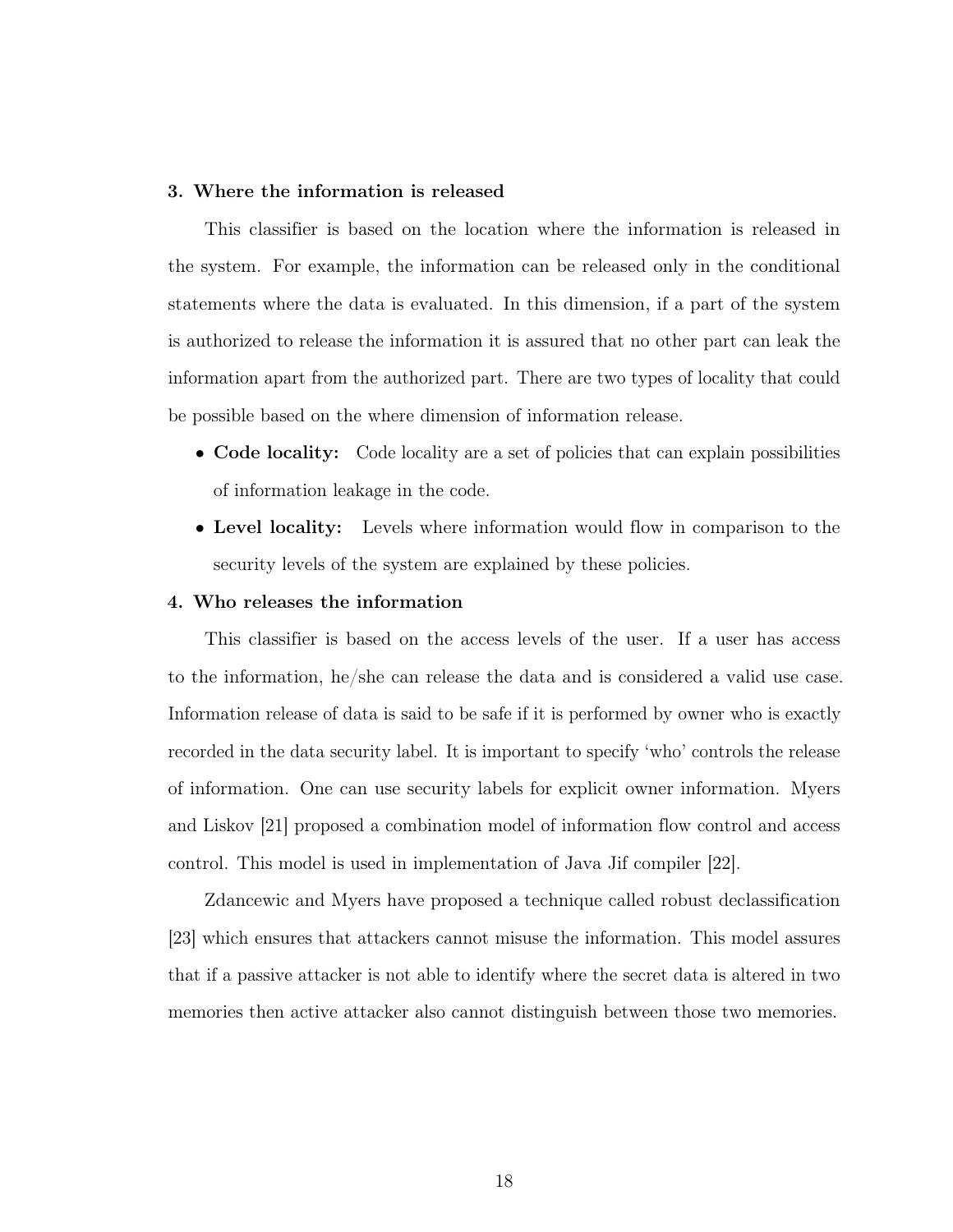#### CHAPTER 5

#### Implementation

<span id="page-27-0"></span>This project mainly considers three views of writers. The language writer is responsible for writing the language and semantics for Faceted Language. The language writer has a better understanding of security principles than the other writers. The library writer is responsible for writing the libraries for wrapping and unwrapping the sensitive information using faceted values. The library writer is responsible for assigning the dynamically created security labels to sensitive information. The application writer or developer uses the functions given by library writer to classify or declassify sensitive information. The labels creation and usage are not known to application writer.

This section shows the implementation code for supporting faceted values in JavaScript (Node.js) and various scenarios where declassification is possible with faceted values. Library writers can use these declassification functions and faceted values to build their own rules and policies based on the context and situations.

## <span id="page-27-1"></span>5.1 Faceted Language

The below are the code snippets for supporting faceted values in JavaScript. This code follows runtime evaluation rules that are implemented in Chapter [3.](#page-17-0)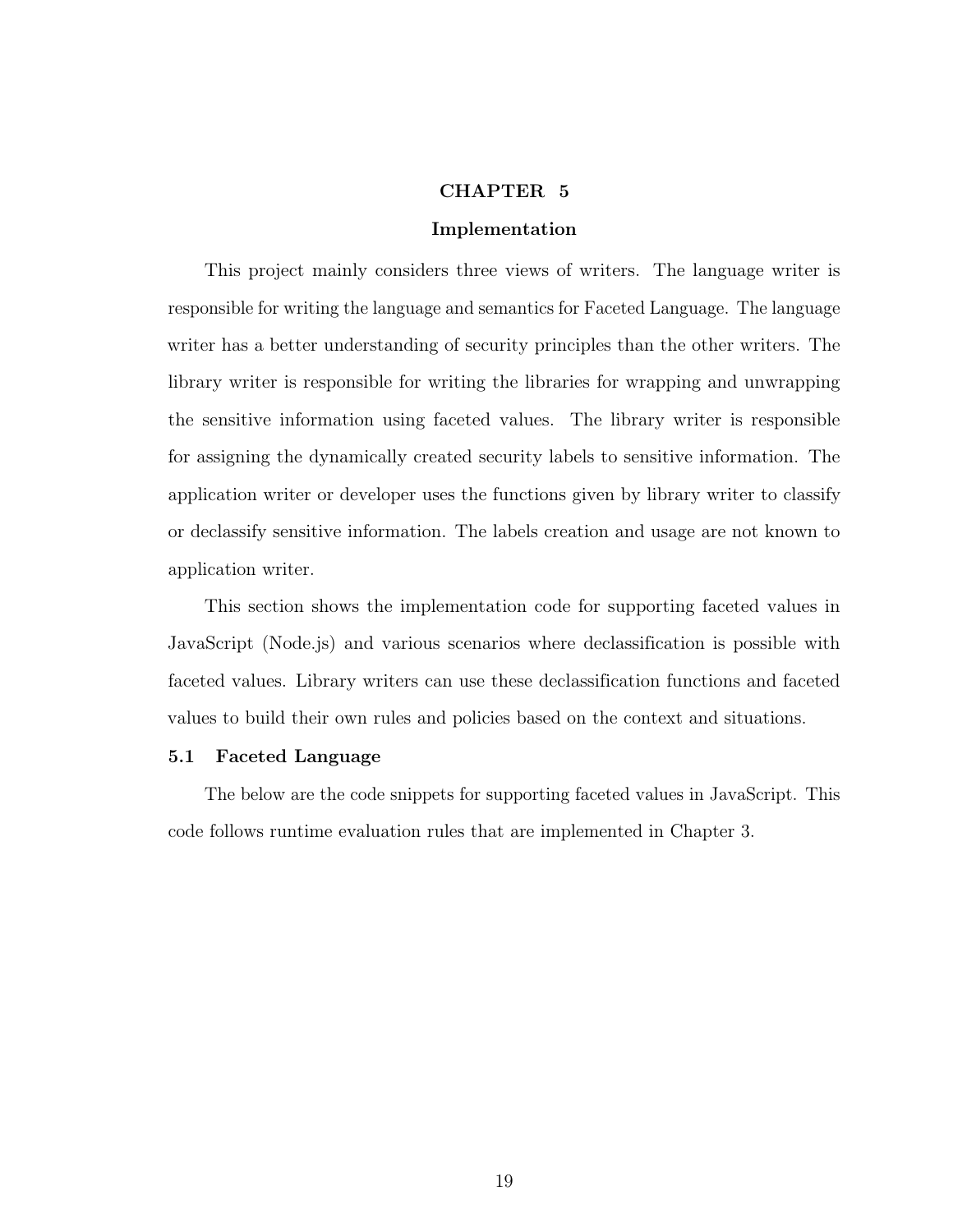## <span id="page-28-0"></span>5.1.1 Dynamic label creation

Figure [9](#page-28-2) represents the code snippet for createLabel functionality in JavaScript. createLabel creates a new Symbol each time it is invoked. The developer who has explicit access to the label can view the label and also assign these labels to users. The security label gets created during runtime and cannot be modified by any other function thus meeting the criteria to be called as first-class labels. Each high level data can have a single label or an array of labels associated with it.

<span id="page-28-2"></span>

Figure 9: Dynamic security label creation

## <span id="page-28-1"></span>5.1.2 Classification of private data into a faceted value

Figure [10](#page-28-3) represents classification of data into faceted values using first-class labels. The function createFacetedValue takes secret and public as the input and wraps or classifies those values using a dynamically created label. createFacetedValue returns a faceted value with a newly created label and its associated secret and public data.

```
createFacetedValue : function createFacetedValue(label, secret, public){
    var facetedValue = new FacetedValue(label, secret, public);
    return facetedValue;
},
```
Figure 10: Classification of data using first-class labels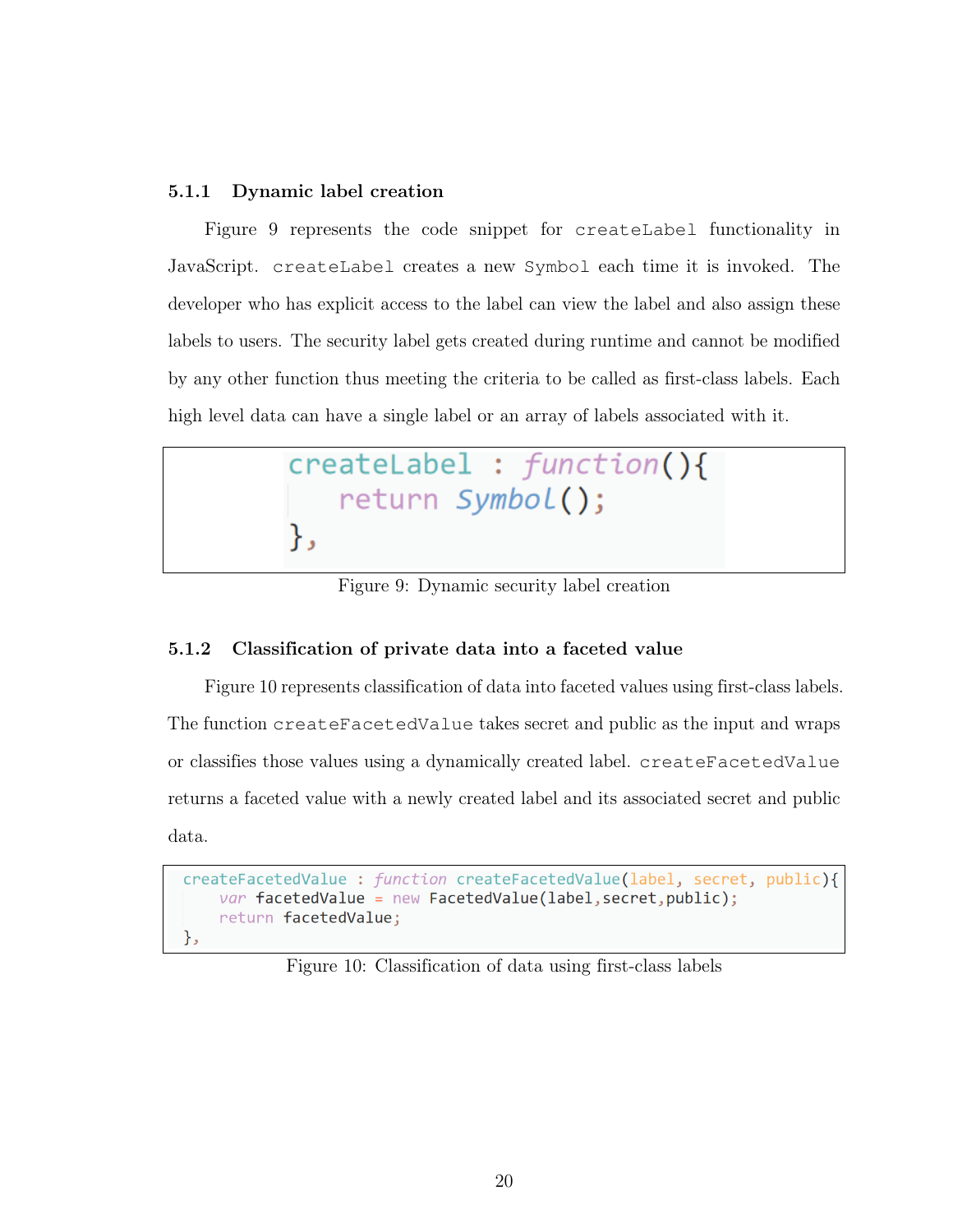## <span id="page-29-0"></span>5.1.3 Defaceting of faceted value based on the labels

Figure [11](#page-29-1) represents the function that returns a value to the users based on their access privileges on that faceted value. The caller gives a label or array of labels as the input to the defacet function along with the faceted value for which he/she wants to get the private information. Based on the given label or labels defacet function returns a private value (leftValue) or a public value (rightValue).

```
defacet : function (labels, fvalue){
    var result;
    if(fvalue instanceof FacetedValue) {
        if(labels.includes(fvalue.view)){
            result = this.evaluate(labels, fvalue.leftValue);
        return result;
        Y
        else{
            result = this.evaluate(labels, fvalue.rightValue);
        return result;
        Y
    }
    else {
        return fvalue;
    }
},
```
Figure 11: Defacet function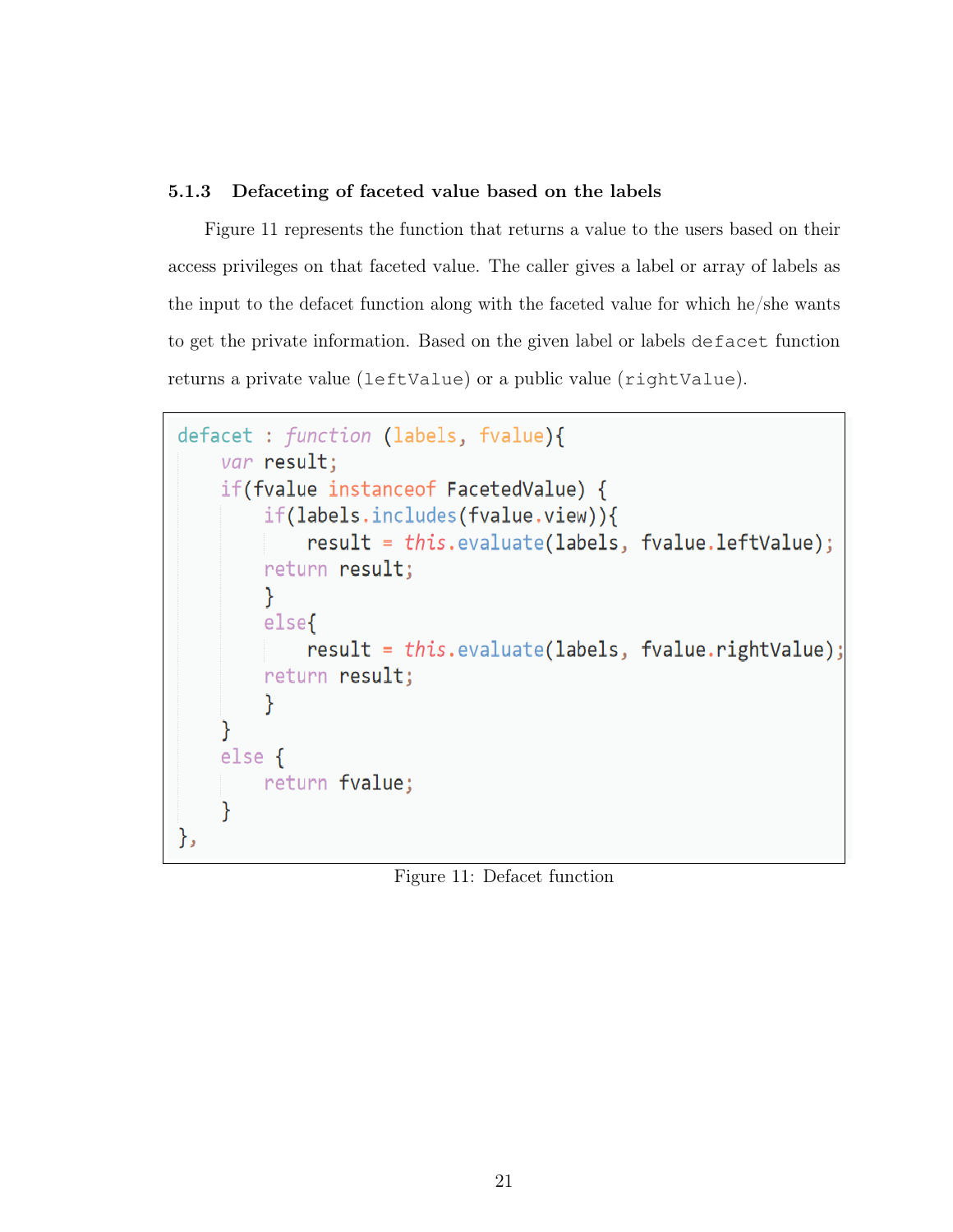## <span id="page-30-0"></span>5.2 Implementation of declassification scenarios in faceted values

This section shows flexibility of faceted values by implementing some of the real-world scenarios for declassification.

### <span id="page-30-1"></span>5.2.1 Non-interference

Figure [12](#page-30-3) shows how non-interference can be achieved in FV. The function tiniMkSecret takes private and public data as the input and returns a faceted value. In this function, there is no way in which declassification is possible for the faceted value created by makeFacetedValueNI as the scope of the label is within the function. Hence, in this example, we can create faceted values but we cannot get the private value back, thus guaranteeing non-interference.

```
tiniMkSecret : function () {
   var makeFacetedValueNI = function(private, public) {
       return facetedlanguageFunctions.createFacetedValue(facetedlanguageFunctions.createLabel(), private, public)
    return makeFacetedValueNI:
```
Figure 12: non-interference (No declassification)

## <span id="page-30-2"></span>5.2.2 Declassification with no restrictions

Figure [13](#page-31-1) represents a function that returns the private data to anyone who has access to declassifyWithNoRestrictions function. Library writers can create a function that returns makefacetedValueForWithNoRestrictions and its corresponding declassification function declassifyWithNoRestrictions without any rules or policies. As seen from the code, FV are flexible to declassify without imposing any constraints.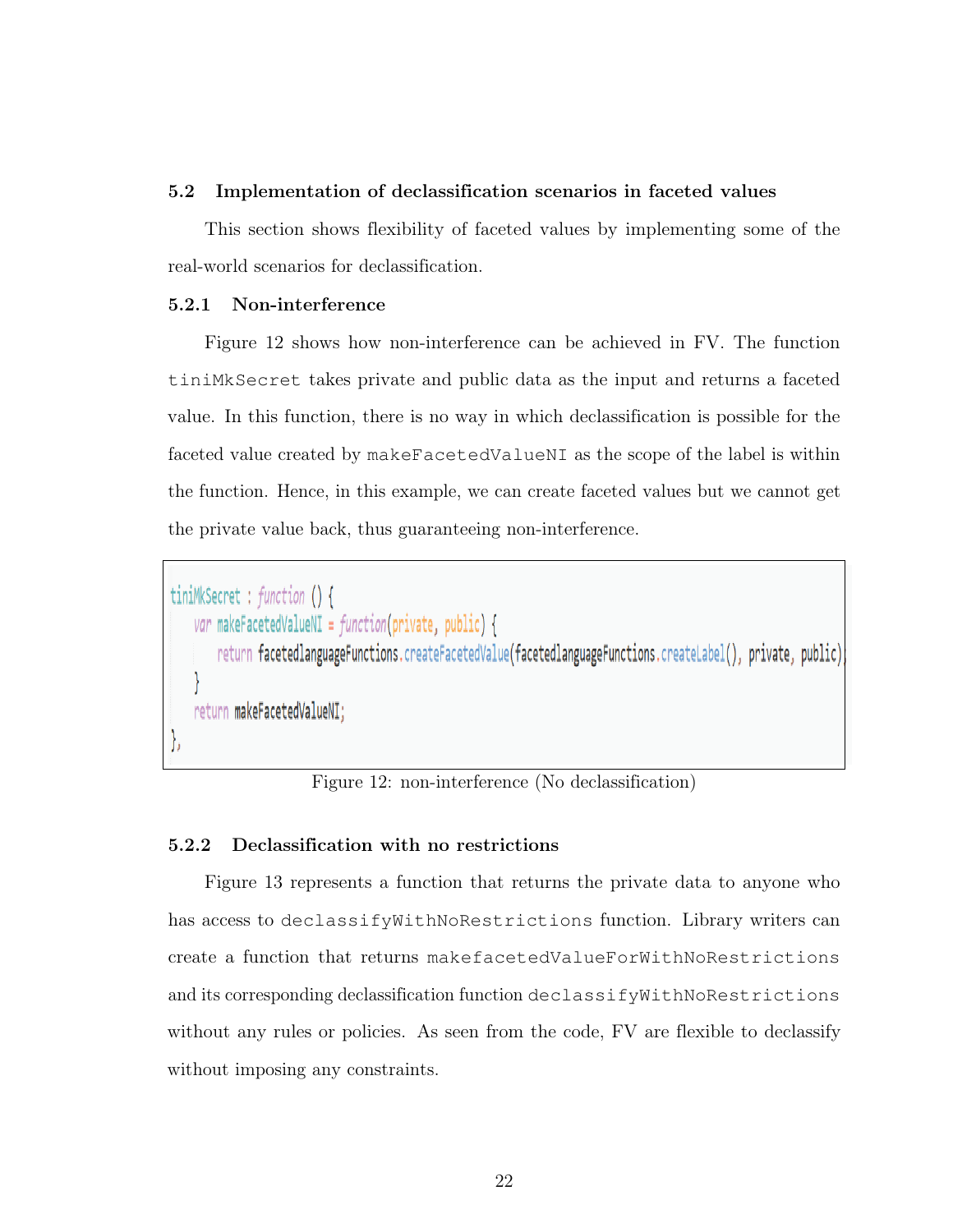```
declassifyNorestrictions : function (){
    var 1 = facetedlanguageFunctions.createLabel();
    var makeFacetedValueForWithNoRestrictions = function(private, public) {
        return facetedlanguageFunctions.createFacetedValue(1, private, public);
    ł
    var declassifyWithNoRestrictions = function (fv) {
        return facetedlanguageFunctions.defacet(1,fv);
    return [makeFacetedValueForWithNoRestrictions, declassifyWithNoRestrictions];
},
```
Figure 13: Declassification with no restrictions

## <span id="page-31-0"></span>5.2.3 Temporal dimension based declassification

Figure [14](#page-32-1) represents an example of time based declassification. Auction scenario can be taken as an example for when based declassification. A policy that is relevant to this scenario is "release the bid information only after the auction is completed". timebasedMkSecret takes private and public facets as input along with auction closing time. The developer can design a function as Figur[e14](#page-32-1) and give access to the label to all the bidders. If anyone tries to access the bid data before the auction ends, they won't be able to see the actual bid information. However, once the auction ends, everyone can view the bid information. Faceted values are functioning as required in this scenario as well. There are no changes to the language semantics to perform this type of declassification operation.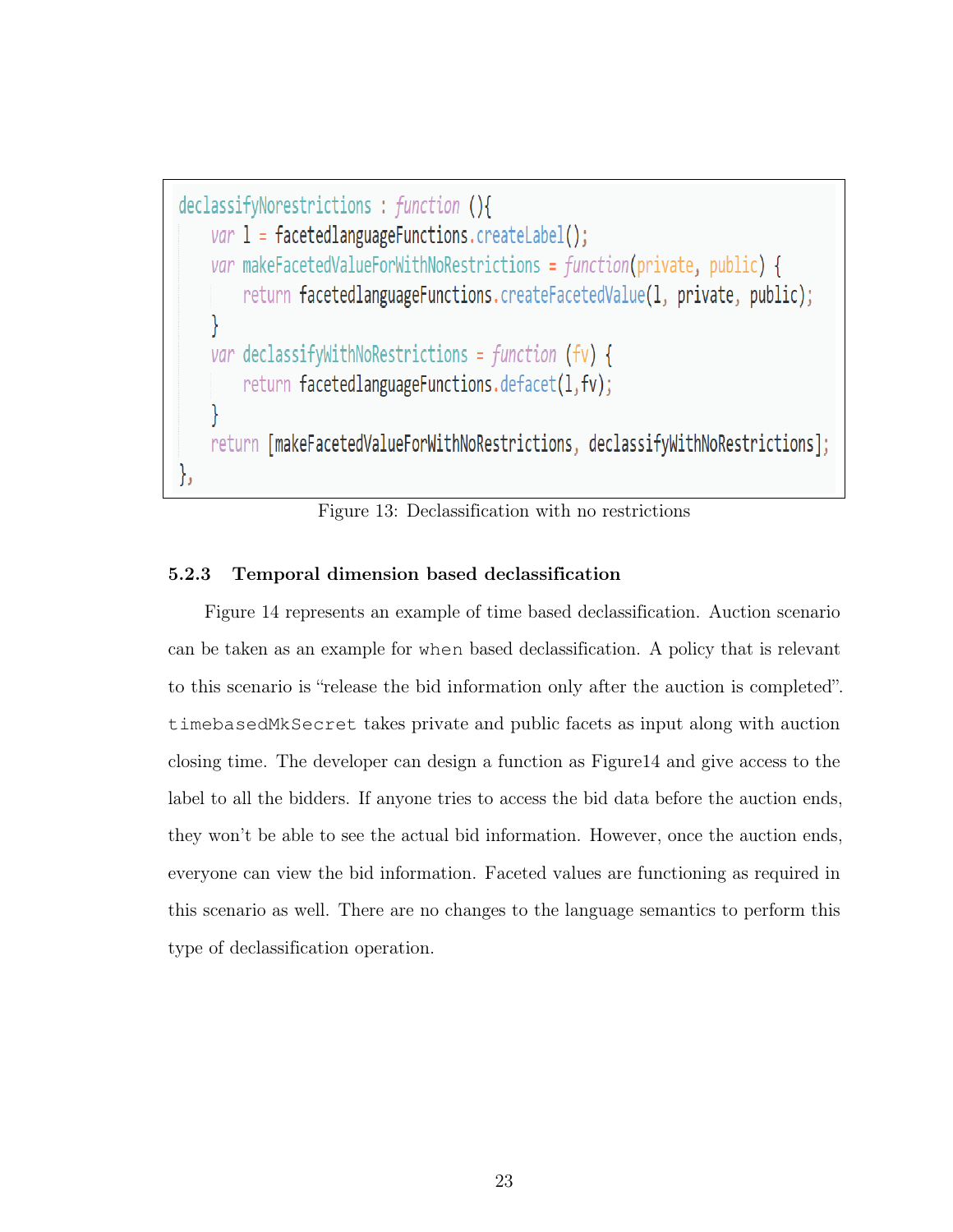```
timebasedMkSecret : function (AUCTION CLOSING TIME){
    var 1 = facetedlanguageFunctions.createLabel();
    var createBidFacet = function(private, public) {
        return facetedlanguageFunctions.createFacetedValue(1, private, public);
    ł
    var releaseBidAmount = function(fv) {
        currentDate = new Date();var value = currentDate.getTime() - AUCTION CLOSING TIME.getTime();if(value>=0){
            return facetedlanguageFunctions.defacet(1, fv);
        ł
        else freturn fv;
        ł
    return [createBidFacet, releaseBidAmount];
},
```
Figure 14: Time based declassification

## <span id="page-32-0"></span>5.2.4 Declassification to release hash of the password

A canonical example of what based declassification is release of password. The password is still protected even if the hash is leaked. As hashing is a one-way encryption, there is no way to get the password using the hash. A policy that states "only hash of the password may be released when a user tries to login" can be implemented using faceted values. Developers can use this function to create faceted values for password with the help of makeFacetedValueForPassword and also release the hash of the password with the help of hashPassword. If a hacker/third-party system requests to view password or validate password, the hash of the password is returned. Here, the password itself is not leaked. Hence, the system is still secure.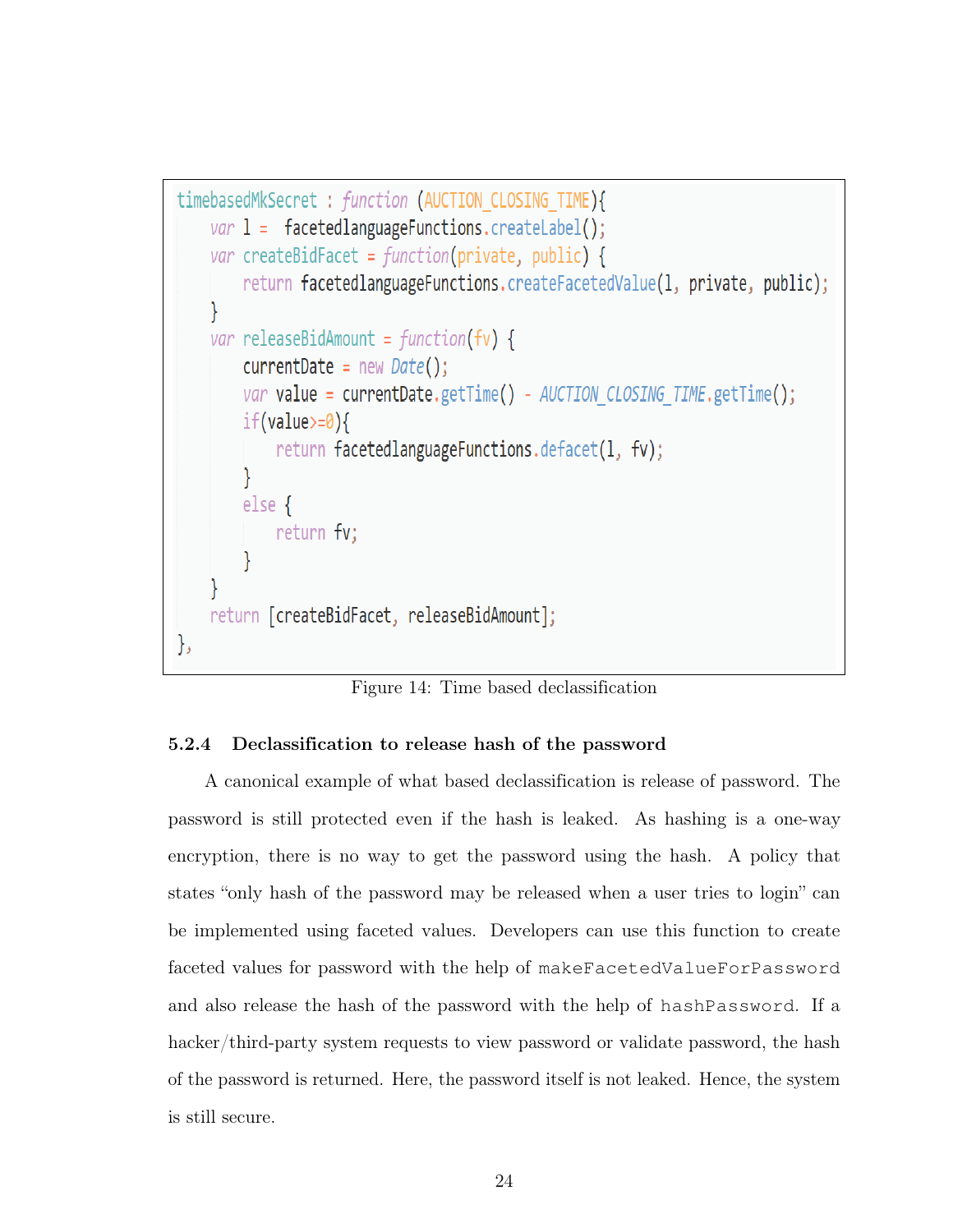```
passwordLibrary: function(){
    var label = facetedlanguageFunctions.createLabel();
    var makeFacetedValueForPassword = function(secret) {
        return facetedlanguageFunctions.createFacetedValue(label, secret, "");
    }
    var hashPassword = function(fv) {
        declassifiedSecret = facetedlanguageFunctions.defacet(label, fv);
        return sha256(declassifiedSecret);
    return [makeFacetedValueForPassword, hashPassword];
},
```
Figure 15: Declassification for releasing Hash of the password

## <span id="page-33-0"></span>5.2.5 Release last four digits for Credit Card

This scenario is another example of what based declassification. Here, we need to release the information about credit card but the policy is "release only the last four digits to the authorized users". This can be easily implemented using FV. Figure [16](#page-34-1) represents the code snippet for this policy. makeCreditCardFacetedValue gives the faceted value that represents the credit card number. The function getLastFourDigits gives the last four digits of the credit card number if the user has access to the security label, else an empty string is displayed.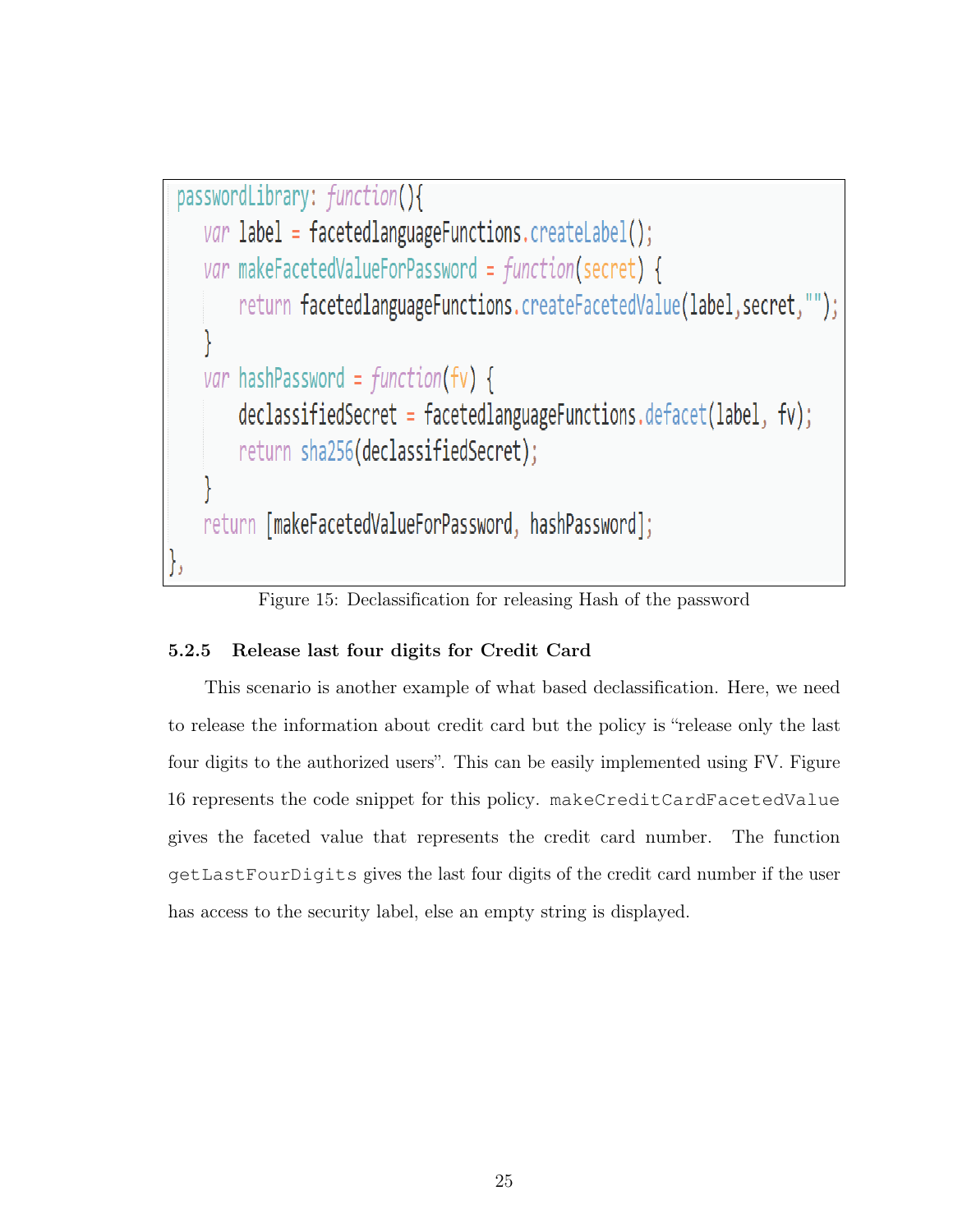```
releaseLastFourDigitsOfCreditCard : function (creditCardNum){
   var securitylabel = facetedlanguageFunctions.createLabel();
   var makeCreditCardFacetedValue = function(creditCardNum) {
        return facetedlanguageFunctions.createFacetedValue(securitylabel, creditCardNum.substr(creditCardNum.length-4),
   var getLastFourDigits = function(fv) {
        var creditCardNum = facetedlanguageFunctions.defacet(securitylabel,fv);
       return creditCardNum;
   return [makeCreditCardFacetedValue, getLastFourDigits];
},
```
Figure 16: Declassification for releasing last four digits of the credit card

## <span id="page-34-0"></span>5.2.6 Who based Declassification example

Figure [17](#page-35-1) represents an example scenario of who based declassification. The library writer explicitly specifies or stores the list of valid users who can classify and declassify sensitive information. The function makeFacetedValues can be used for creating faceted values and the function releaseData can be used for declassifying the sensitive information.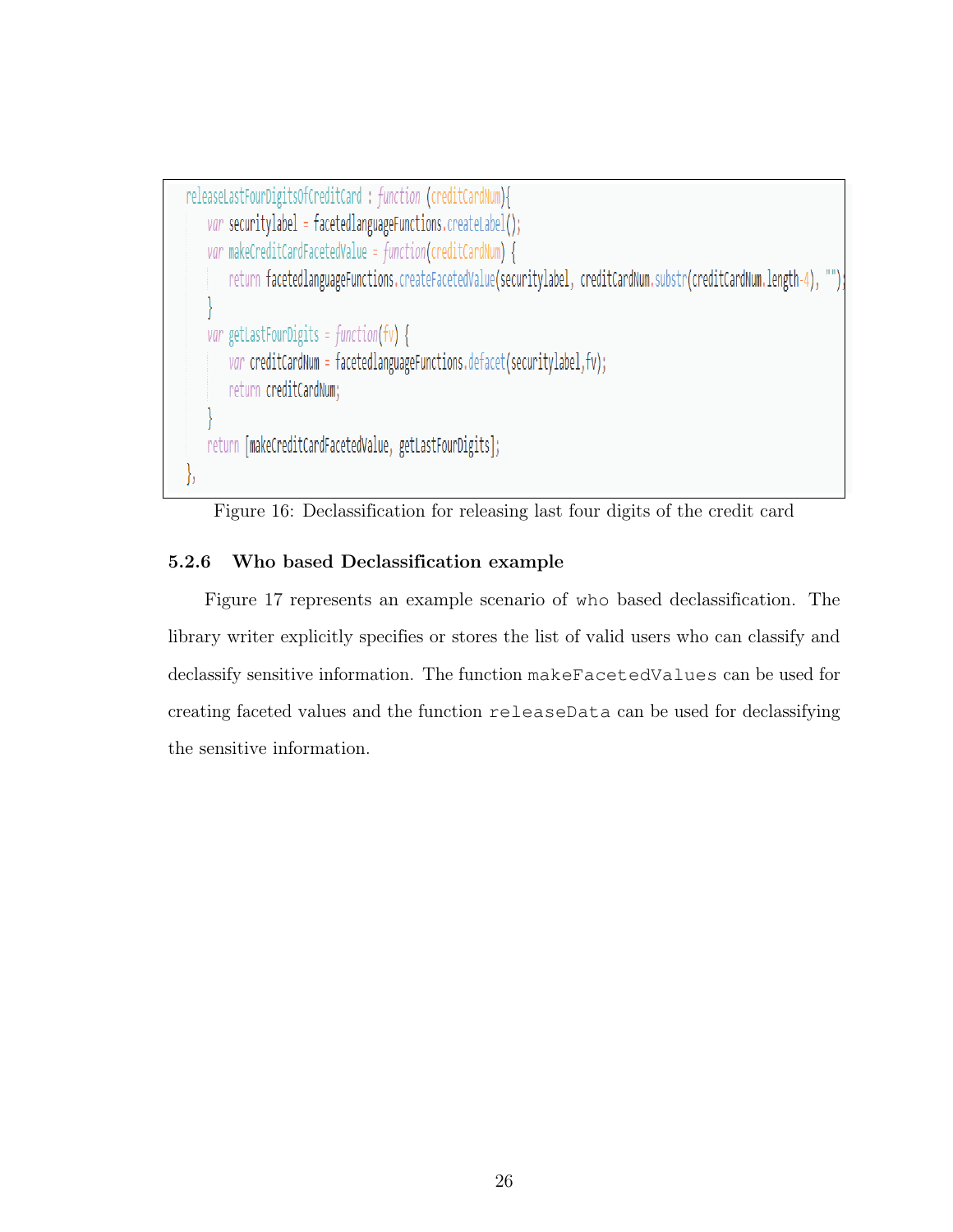```
whobasedDeclassification : function (user){
var filteredData = usersDictionary.filter(u => u.uName === user.uName && u.password === user.password)
if(filteredData.length>0) {
    var label = facetedlanguageFunctions.createLabel();
    var makeFacetedValues = function(secret, public) {
        var facetedValue = facetedlanguageFunctions.createFacetedValue(label, secret, public);
        return facetedValue;
    \mathcal{F}var releaseData = function(facetedValue){
        var result = facetedlanguageFunctions.defacet(label, facetedValue);
        return result;
    \mathcal{F}else {
    var makeFacetedValues = function(secret, public) {
        return [secret, public];
    \mathcal{F}var releaseData = function(facetedValue){
        return [facetedValue];
    \mathcal{E}return [makeFacetedValues, releaseData];
},
};
```
Figure 17: Who based declassification

## <span id="page-35-0"></span>5.2.7 Limitations of Declassification with faceted values

Library writer bears an additional responsibility of carefully writing the rules of declassification. If the functions written by library writer are compromised then the system becomes vulnerable to attacks.

In the who based declassification mechanism implemented in this project, the library writer explicitly specifies which user can classify or declassify the data. But, ideally this is not a suitable approach and is prone to attacks. Zdancewic and Myers [\[23\]](#page-40-2) implemented Robust declassification system. Our implementation doesn't support this system as it needs an overhead of adding a new data structure pair which has a pair of labels. Each pair has two labels. One label represents which user can modify the sensitive information (Integrity) and the other label represents the authorization of user to view the sensitive information (Confidentiality).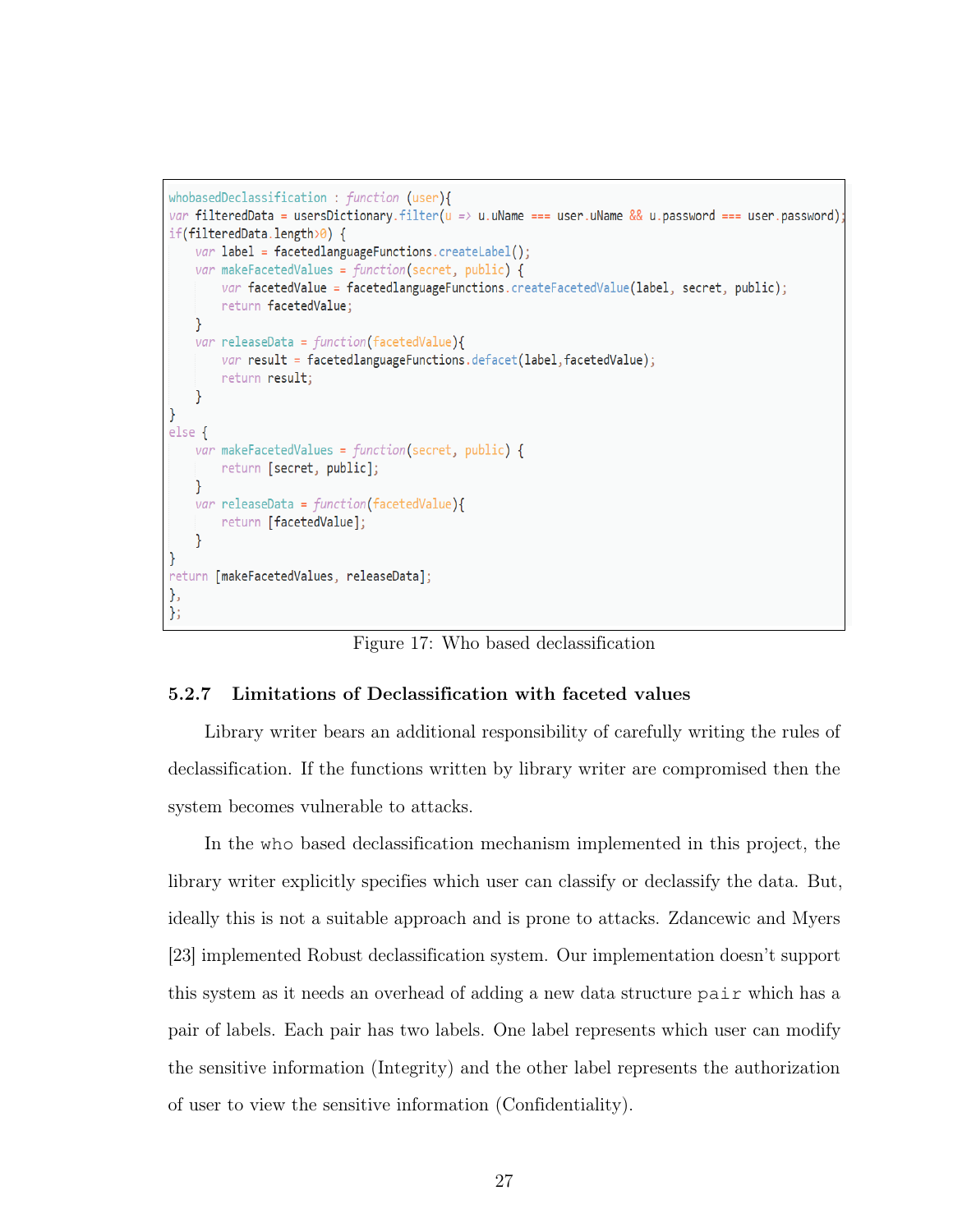In this project, level locality of where based declassification is internally implemented by nested faceted values. This project has not explored the code locality where based declassification. This could be a future direction for this project.

JavaScript introspection exposes all the functions and properties associated with FV object. We need a mechanism that doesn't allow the introspection related function calls. Our approach assumes that all the JavaScript Reflection function calls are not allowed.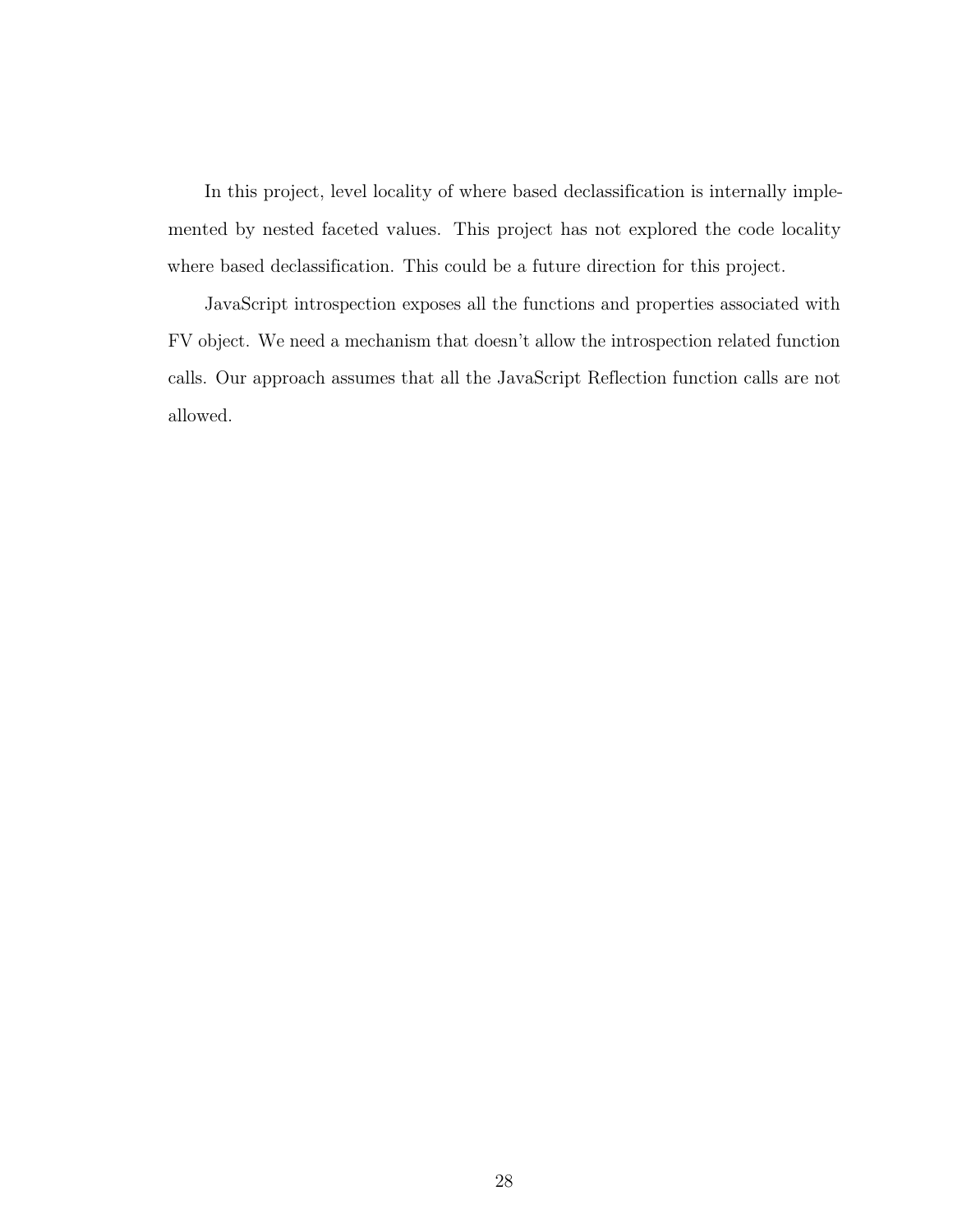### CHAPTER 6

#### Conclusion and Future Work

<span id="page-37-0"></span>The necessity for an optimal data security mechanism is increasing with the amount of data and huge number of web applications. This project explored declassification for information flow analysis specifically focusing on faceted values.

The combination of first-class labels and faceted values have shown promising results for implementing different declassification scenarios. We validated our approach by implementing different scenarios that covers the 'what' [\[8\]](#page-38-8), 'when' [\[8\]](#page-38-8), 'who' [\[8\]](#page-38-8) [\[23\]](#page-40-2), non-interference, and unrestricted declassification for faceted values. With the help of the implemented examples, we can infer that faceted values and first-class labels are flexible for implementing most of the dimensions of declassification without changing the semantics of the language.

Future work for this project is to combine multiple dimensions of declassification to define a policy for practical scenarios. Another interesting direction could be to implement Robust declassification [\[23\]](#page-40-2) to make the who based declassification secure. Another idea is to implement 'where' based declassification. Another idea is to incorporate all the policies and rules for an entire web application. This would give conclusive proof of the flexibility of faceted values for declassification as a whole. This research can also be extended by formulating concrete mathematical proofs to guarantee the security properties of the language design.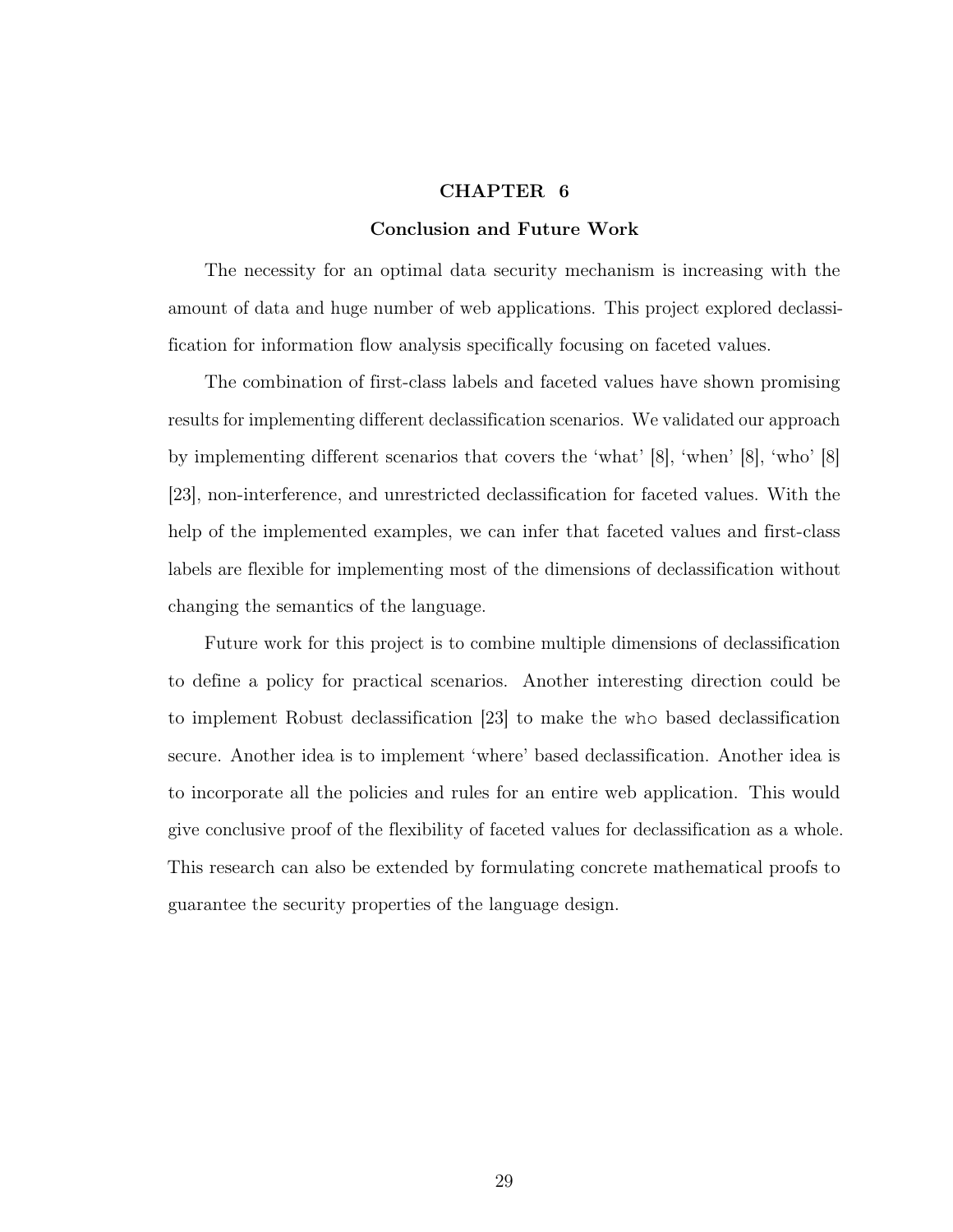## LIST OF REFERENCES

- <span id="page-38-1"></span><span id="page-38-0"></span>[1] ''Top 10 biggest government data breaches of all time in the u.s.'' 2015. [Online]. Available: [https://digitalguardian.com/blog/top-10-biggest-us-government-data](https://digitalguardian.com/blog/top-10-biggest-us-government-data-breaches-all-time)[breaches-all-time](https://digitalguardian.com/blog/top-10-biggest-us-government-data-breaches-all-time)
- <span id="page-38-2"></span>[2] A. Birgisson, A. Russo, and A. Sabelfeld, ''Capabilities for information flow,'' in Proceedings of the ACM SIGPLAN 6th Workshop on Programming Languages and Analysis for Security, ser. PLAS '11. New York, NY, USA: ACM, 2011, pp. 5:1--5:15. [Online]. Available:<http://doi.acm.org/10.1145/2166956.2166961>
- <span id="page-38-3"></span>[3] J. A. Goguen and J. Meseguer, ''Security policies and security models,'' in 1982 IEEE Symposium on Security and Privacy, April 1982, pp. 11--11.
- <span id="page-38-4"></span>[4] T. H. Austin and C. Flanagan, ''Permissive dynamic information flow analysis,'' in Proceedings of the 5th ACM SIGPLAN Workshop on Programming Languages and Analysis for Security, ser. PLAS '10. New York, NY, USA: ACM, 2010, pp. 3:1--3:12. [Online]. Available:<http://doi.acm.org/10.1145/1814217.1814220>
- <span id="page-38-5"></span>[5] T. H. Austin, T. Schmitz, and C. Flanagan, ''Multiple facets for dynamic information flow with exceptions,'' ACM Trans. Program. Lang. Syst., vol. 39, no. 3, pp. 10:1--10:56, May 2017. [Online]. Available: <http://doi.acm.org/10.1145/3024086>
- <span id="page-38-6"></span>[6] P. Li and S. Zdancewic, ''Downgrading policies and relaxed noninterference,'' in Proceedings of the 32Nd ACM SIGPLAN-SIGACT Symposium on Principles of Programming Languages, ser. POPL '05. New York, NY, USA: ACM, 2005, pp. 158--170. [Online]. Available:<http://doi.acm.org/10.1145/1040305.1040319>
- <span id="page-38-7"></span>[7] T. Wing, ''Secure declassification in faceted javascript (2016). master's projects. 472.'' M.S. Thesis. 472, San Jose State University, San Jose, CA, United States, 2016. [Online]. Available: [http://scholarworks.sjsu.edu/etd\\_projects/472](http://scholarworks.sjsu.edu/etd_projects/472)
- <span id="page-38-8"></span>[8] A. Sabelfeld and D. Sands, ''Dimensions and principles of declassification,'' in 18th IEEE Computer Security Foundations Workshop (CSFW'05), June 2005, pp. 255--269.
- <span id="page-38-9"></span>[9] T. H. Austin and C. Flanagan, ''Multiple facets for dynamic information flow,'' in Proceedings of the 39th Annual ACM SIGPLAN-SIGACT Symposium on Principles of Programming Languages, ser. POPL '12. New York, NY, USA: ACM, 2012, pp. 165--178. [Online]. Available: <http://doi.acm.org/10.1145/2103656.2103677>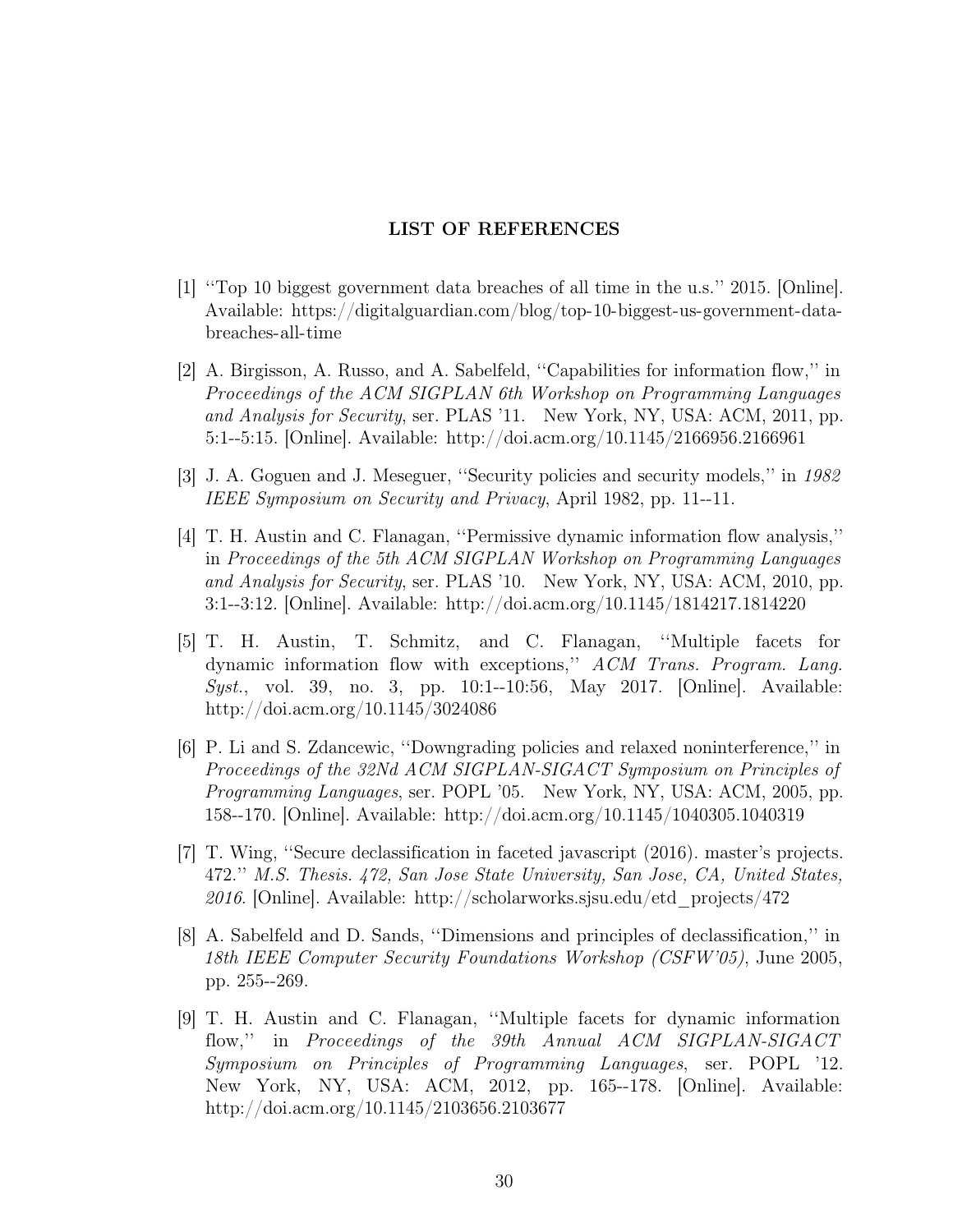- <span id="page-39-0"></span>[10] A. Russo and A. Sabelfeld, ''Dynamic vs. static flow-sensitive security analysis,'' in 2010 23rd IEEE Computer Security Foundations Symposium, July 2010, pp. 186--199.
- <span id="page-39-1"></span>[11] V. Rajani, I. Bastys, W. Rafnsson, and D. Garg, ''Type systems for information flow control: The question of granularity,'' ACM  $SIGLOG$  News, vol. 4, no. 1, pp. 6--21, Feb. 2017. [Online]. Available: <http://doi.acm.org/10.1145/3051528.3051531>
- <span id="page-39-2"></span>[12] S. A. Zdancewic, ''Programming languages for information security,'' Ph.D. dissertation, Ithaca, NY, USA, 2002, aAI3063751.
- <span id="page-39-3"></span>[13] T. H. Austin and C. Flanagan, ''Efficient purely-dynamic information flow analysis,'' SIGPLAN Not., vol. 44, no. 8, pp. 20--31, Dec. 2009. [Online]. Available:<http://doi.acm.org/10.1145/1667209.1667223>
- <span id="page-39-4"></span>[14] A. Bichhawat, V. Rajani, D. Garg, and C. Hammer, ''Generalizing permissive-upgrade in dynamic information flow analysis,'' in Proceedings of the Ninth Workshop on Programming Languages and Analysis for Security, ser. PLAS'14. New York, NY, USA: ACM, 2014, pp. 15:15--15:24. [Online]. Available:<http://doi.acm.org/10.1145/2637113.2637116>
- <span id="page-39-5"></span>[15] D. Devriese and F. Piessens, ''Noninterference through secure multi-execution,'' in 2010 IEEE Symposium on Security and Privacy, May 2010, pp. 109--124.
- <span id="page-39-6"></span>[16] A. Kalenda, ''Implementation of faceted values in node.js, (2017). master's projects. 564.'' M.S. Thesis. 564, San Jose State University, San Jose, CA, United States, 2017. [Online]. Available: [http://scholarworks.sjsu.edu/etd\\_projects/564](http://scholarworks.sjsu.edu/etd_projects/564)
- <span id="page-39-7"></span>[17] M. S. Miller, K.-P. Yee, and J. Z. Shapiro, ''Capability myths demolished,'' 2003. [Online]. Available:<http://www.erights.org/elib/capability/duals/capmyths.txt>
- <span id="page-39-8"></span>[18] C. Bach Poulsen and P. D. Mosses, ''Deriving pretty-big-step semantics from small-step semantics,'' in Proceedings of the 23rd European Symposium on Programming Languages and Systems - Volume 8410. New York, NY, USA: Springer-Verlag New York, Inc., 2014, pp. 270--289. [Online]. Available: [http://dx.doi.org/10.1007/978-3-642-54833-8\\_15](http://dx.doi.org/10.1007/978-3-642-54833-8_15)
- <span id="page-39-9"></span>[19] J. A. Goguen and J. Meseguer, ''Security policies and security models,'' 1982 IEEE Symposium on Security and Privacy, pp. 11--11, 1982.
- <span id="page-39-10"></span>[20] A. Askarov and A. Sabelfeld, ''Localized delimited release: Combining the what and where dimensions of information release," in *Proceedings of the* 2007 Workshop on Programming Languages and Analysis for Security, ser. PLAS '07. New York, NY, USA: ACM, 2007, pp. 53--60. [Online]. Available: <http://doi.acm.org/10.1145/1255329.1255339>